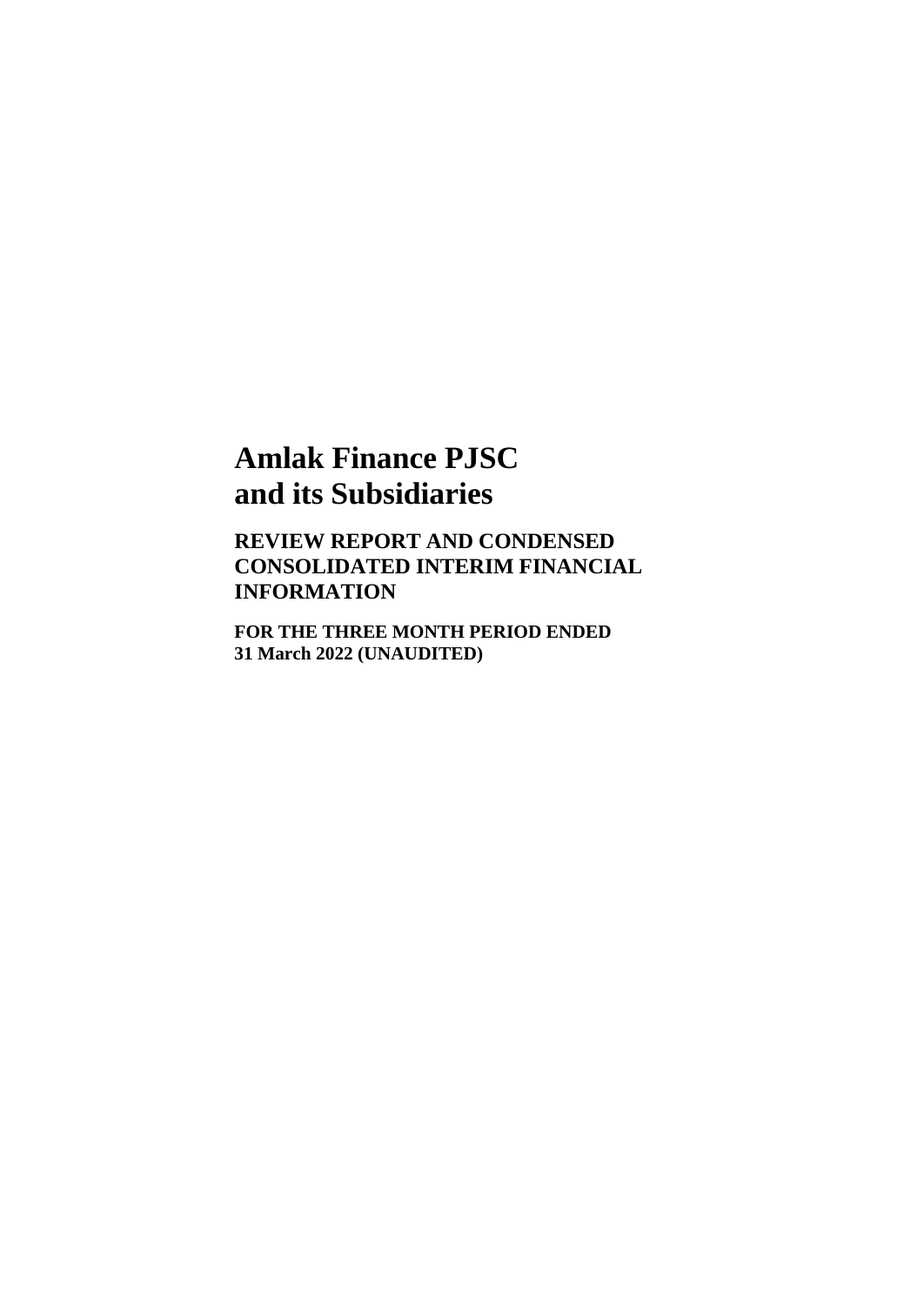| <b>Table of contents</b>                                                     | Pages    |
|------------------------------------------------------------------------------|----------|
| Report on review of condensed consolidated interim financial information     | 1        |
| Condensed consolidated interim statement of income (Unaudited)               | 2        |
| Condensed consolidated interim statement of comprehensive income (Unaudited) | 3        |
| Condensed consolidated interim statement of financial position               | 4        |
| Condensed consolidated interim statement of cash flows (Unaudited)           | 5        |
| Condensed consolidated interim statement of changes in equity (Unaudited)    | $6 - 7$  |
| Notes to the condensed consolidated interim financial statements             | $8 - 23$ |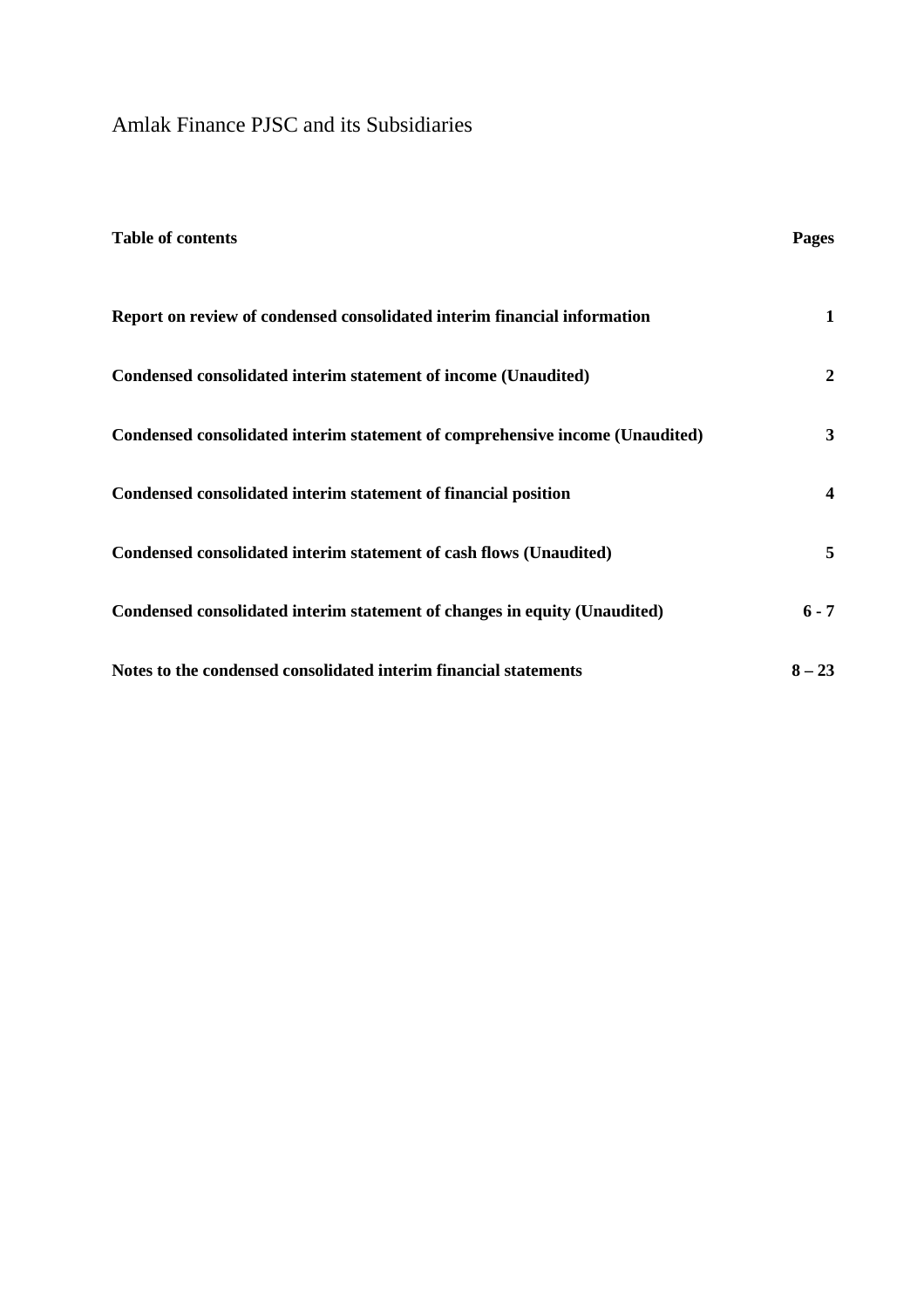

Deloitte & Touche (M.E.) Building 3, Level 6 **Emaar Square** Downtown Dubai P.O. Box 4254 Dubai **United Arab Emirates** 

Tel: +971 (0) 4 376 8888 Fax:+971 (0) 4 376 8899 www.deloltte.com

## **REPORT ON REVIEW OF CONDENSED CONSOLIDATED INTERIM FINANCIAL INFORMATION**

**The Board of Directors Amlak Finance PJSC Duhai United Arab Emirates** 

Introduction

We have reviewed the accompanying condensed consolidated interim statement of financial position of Amlak PJSC, Dubai, United Arab Emirates (the "Company") and its Subsidiaries (together referred to as the "Group") as at 31 March 2022, and the related condensed consolidated interim statements of income, comprehensive income, changes in equity and cash flows for the three month period then ended, and a summary of other explanatory notes. Management is responsible for the preparation and presentation of this interim financial information in accordance with International Accounting Standard 34 Interim Financial Reporting. Our responsibility is to express a conclusion on this interim financial information based on our review.

Scope of review

We conducted our review in accordance with International Standard on Review Engagements 2410, "Review of Interim Financial Information Performed by the Independent Auditor of the Entity". A review of interim financial information consists of making inquiries, primarily of persons responsible for financial and accounting matters, and applying analytical and other review procedures. A review is substantially less in scope than an audit conducted in accordance with International Standards on Auditing and consequently does not enable us to obtain assurance that we would become aware of all significant matters that might be identified in an audit. Accordingly, we do not express an audit opinion.

#### Conclusion

Based on our review, nothing has come to our attention that causes us to believe that the accompanying interim financial information is not prepared, in all material respects, in accordance with International Accounting Standard 34 Interim Financial Reporting.

Deloitte & Touche (M.E.)

Musa Ramahi Registration No. 872 12 May 2022 Dubai United Arab Emirates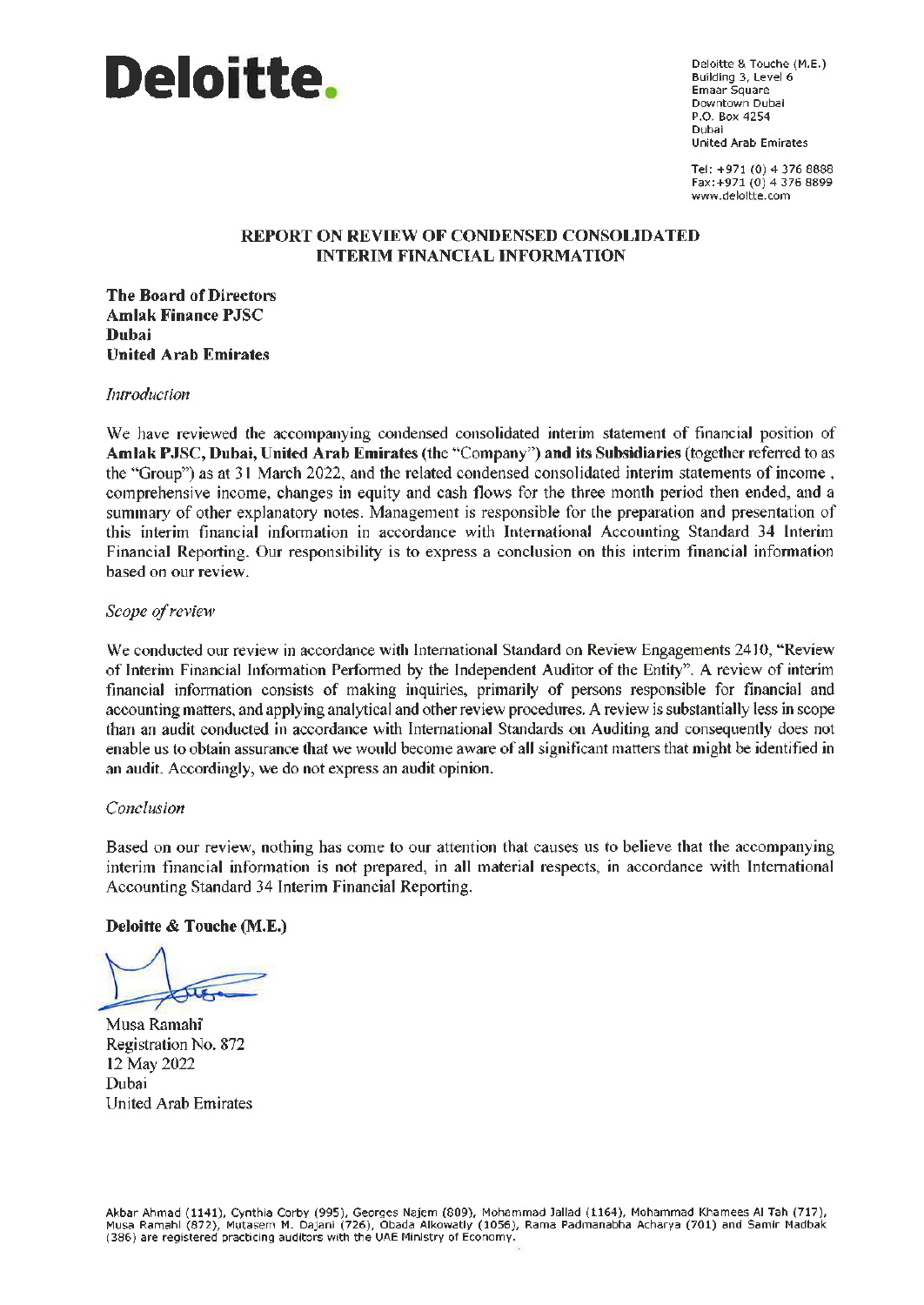# CONDENSED CONSOLIDATED INTERIM STATEMENT OF INCOME

For the period ended 31 March 2022 (Unaudited)

|                                                                                                                                      |              | <b>Three months</b><br>ended 31 March |                    |
|--------------------------------------------------------------------------------------------------------------------------------------|--------------|---------------------------------------|--------------------|
|                                                                                                                                      | <b>Notes</b> | 2022<br><b>AED'000</b>                | 2021<br>AED'000    |
| Income from Islamic financing<br>and investing assets                                                                                |              | 34,495                                | 40,846             |
| Fee income                                                                                                                           |              | 1,292                                 | 2,192              |
| Income on deposits                                                                                                                   |              | 302                                   | 330                |
| Rental income                                                                                                                        | 8            | 2,514                                 | 6,708              |
| Fair value gain / (loss) on investment properties                                                                                    | 8            | 730                                   | (90)               |
| Gain / (loss) on sale of investment properties                                                                                       |              | 539                                   | (1,838)            |
| Gain on debt settlement                                                                                                              | 10           | 25,619                                | 31,268             |
| Other income                                                                                                                         |              | 1,632                                 | 8,739              |
|                                                                                                                                      |              | 67,123                                | 88,155             |
| Release of impairment / (impairment) on:<br>- Islamic financing and investing assets<br>- Other assets                               | 5            | 593<br>586                            | (14, 647)<br>(600) |
| - investment property                                                                                                                | $\,8\,$      |                                       | 7,806              |
| Amortisation of initial fair value gain on<br>investment deposits                                                                    | 10           | (20, 587)                             | (31,860)           |
| Operating expenses                                                                                                                   |              | (20, 642)                             | (23,793)           |
| Share of results of an associate                                                                                                     | 9            | 5,088                                 | 4,574              |
| PROFIT BEFORE DISTRIBUTION<br>TO FINANCIERS / INVESTORS                                                                              |              | 32,161                                | 29,635             |
| Distribution to financiers / investors                                                                                               |              | (19,075)                              | (23, 254)          |
| PROFIT FOR THE PERIOD                                                                                                                |              | 13,086                                | 6,381              |
| Profit per share attributable to:<br>Equity holders of the parent:<br>Basic profit per share (AED)<br>Diluted profit per share (AED) | 3<br>3       | 0.009<br>0.005                        | 0.004<br>0.002     |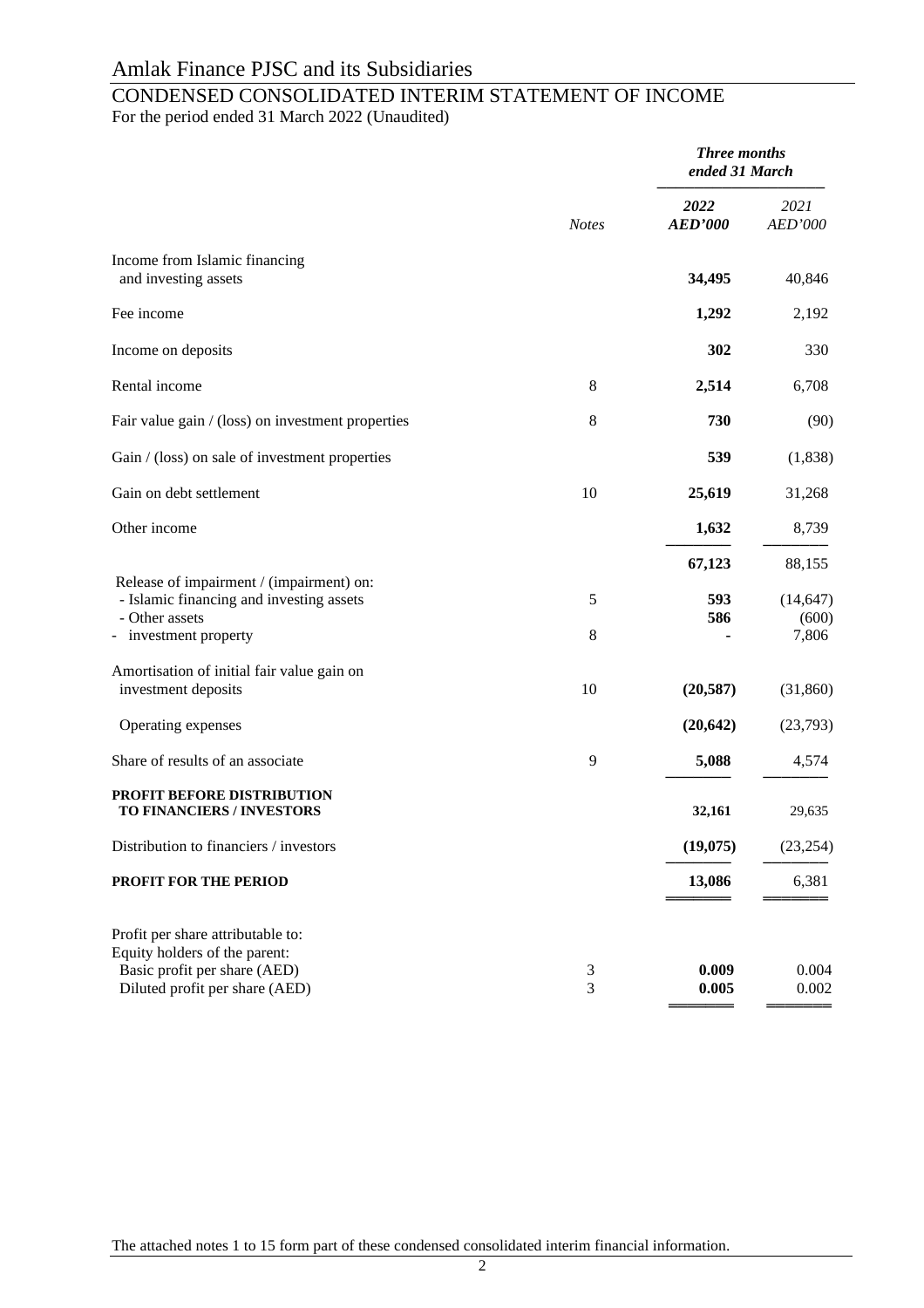## CONDENSED CONSOLIDATED INTERIM STATEMENT OF COMPREHENSIVE INCOME

For the period ended 31 March 2022 (Unaudited)

|                                                                          |              | <b>Three months</b><br>ended 31 March |                        |
|--------------------------------------------------------------------------|--------------|---------------------------------------|------------------------|
|                                                                          | <b>Notes</b> | 2022<br><b>AED'000</b>                | 2021<br><b>AED'000</b> |
| Profit for the period                                                    |              | 13,086                                | 6,381                  |
| Other comprehensive income                                               |              |                                       |                        |
| Item that will be reclassified subsequently to<br><i>profit or loss:</i> |              |                                       |                        |
| Exchange differences on translation of                                   |              |                                       |                        |
| foreign operations                                                       |              | (30,774)                              | 223                    |
| Other comprehensive (loss) / income for the period                       |              | (30,774)                              | 223                    |
| Total comprehensive (loss) / income for the period                       |              | (17,688)                              | 6,604                  |
|                                                                          |              |                                       |                        |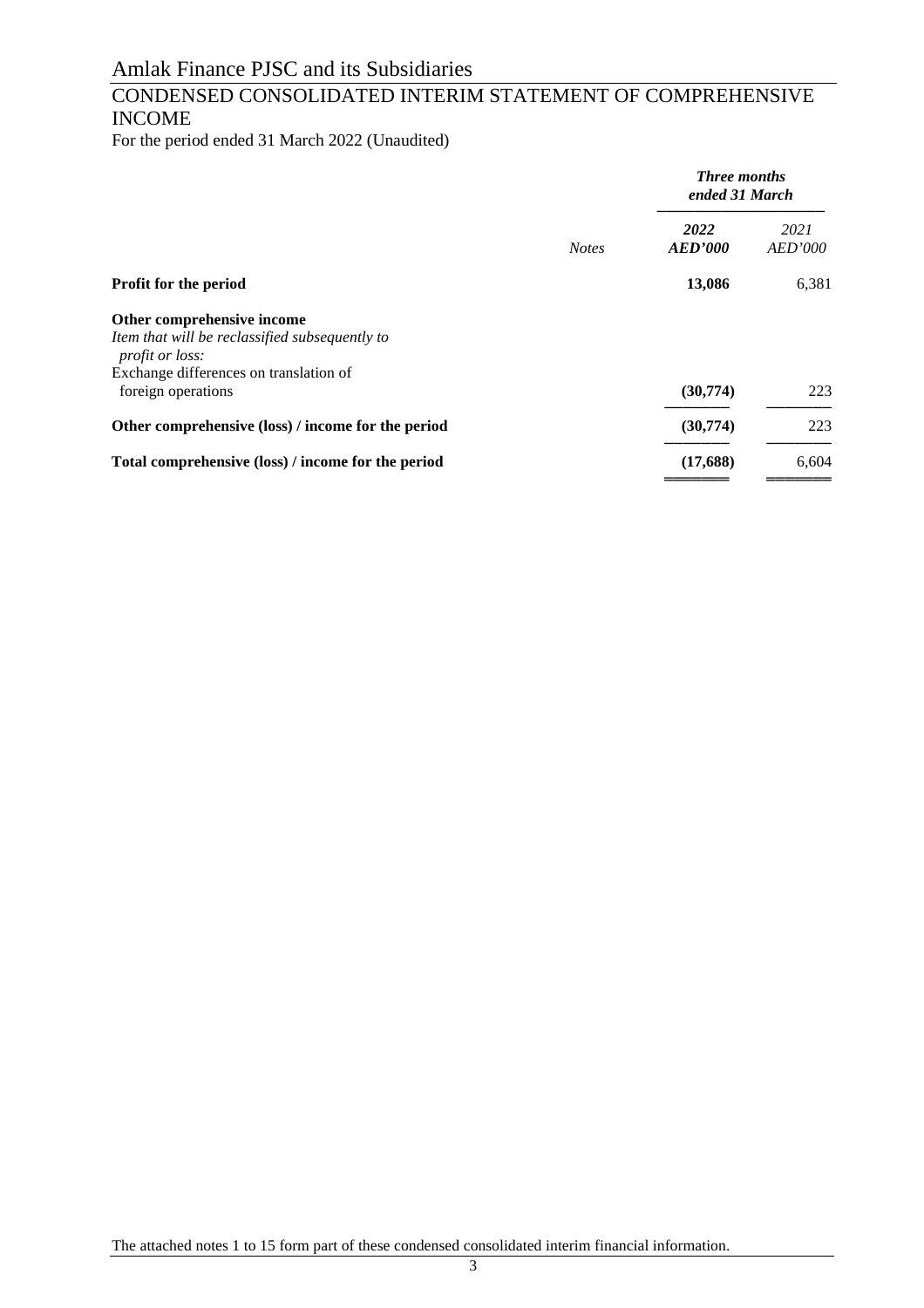#### CONDENSED CONSOLIDATED **INTERIM STATEMENT** OF **FINANCIAL POSITION** As at 31 March 2022

|                                                     | <b>Notes</b>   | 31 March<br>2022<br>AED'000<br>(Unaudited) | 31 December<br>2021<br>AED'000<br>(Audited) |
|-----------------------------------------------------|----------------|--------------------------------------------|---------------------------------------------|
| <b>ASSETS</b>                                       |                |                                            |                                             |
| Cash and balances with banks                        | $\overline{4}$ | 193,383                                    | 189,056                                     |
| Islamic financing and investing assets, net         | 5              | 1,935,457                                  | 2,052,252                                   |
| Investment securities                               | 6              | 7,660                                      | 7,824                                       |
| Investment properties                               | 8              | 1,538,098                                  | 1,558,830                                   |
| Investment in an associate                          | 9              | 217,887                                    | 212,799                                     |
| Other assets                                        |                | 44,636                                     | 47,363                                      |
| Furniture, fixtures and office equipment            |                | 11,793                                     | 12,435                                      |
| <b>TOTAL ASSETS</b>                                 |                | 3,948,914                                  | 4,080,559                                   |
| <b>LIABILITIES AND EQUITY</b><br><b>Liabilities</b> |                |                                            |                                             |
| Investment deposits and other Islamic financing     | 10             |                                            |                                             |
| Term Islamic financing                              |                | 2,434,102                                  | 2,496,034                                   |
| Employees' end of service benefits                  |                | 233,648                                    | 273,089                                     |
| Other liabilities                                   |                | 3,773<br>119,358                           | 3,309<br>125,432                            |
|                                                     |                |                                            |                                             |
| <b>Total liabilities</b>                            |                | 2,790,881                                  | 2,897,864                                   |
| <b>Equity</b>                                       |                |                                            |                                             |
| Share capital                                       |                | 1,500,000                                  | 1,500,000                                   |
| Statutory reserve                                   |                | 228,614                                    | 228,614                                     |
| General reserve                                     |                | 228,614                                    | 228,614                                     |
| Special reserve                                     |                | 99,265                                     | 99,265                                      |
| Mudaraba Instrument                                 |                | 152,691                                    | 155,567                                     |
| Mudaraba Instrument reserve                         |                | 574,055                                    | 584,867                                     |
| Cumulative changes in fair value                    |                | 862                                        | 862                                         |
| Foreign currency translation reserve                |                | (332, 361)                                 | (301, 587)                                  |
| <b>Accumulated losses</b>                           |                | (1, 293, 707)                              | (1,313,507)                                 |
| <b>Total equity</b>                                 |                | 1,158,033                                  | 1,182,694                                   |
| <b>TOTAL LIABILITIES AND EQUITY</b>                 |                | 3,948,914                                  | 4,080,559                                   |
|                                                     |                |                                            |                                             |

To the best of our knowledge, and in accordance with the applicable reporting principles for interim financial reporting, the condensed consolidated interim financial statements present fairly in all material respects the financial position, financial performance and cash flows of the Group as of, and for the periods presented therein.

Approved by the Board of Directors on 12 May 2022 and signed on its behalf by:

Director

Chief Executive Officer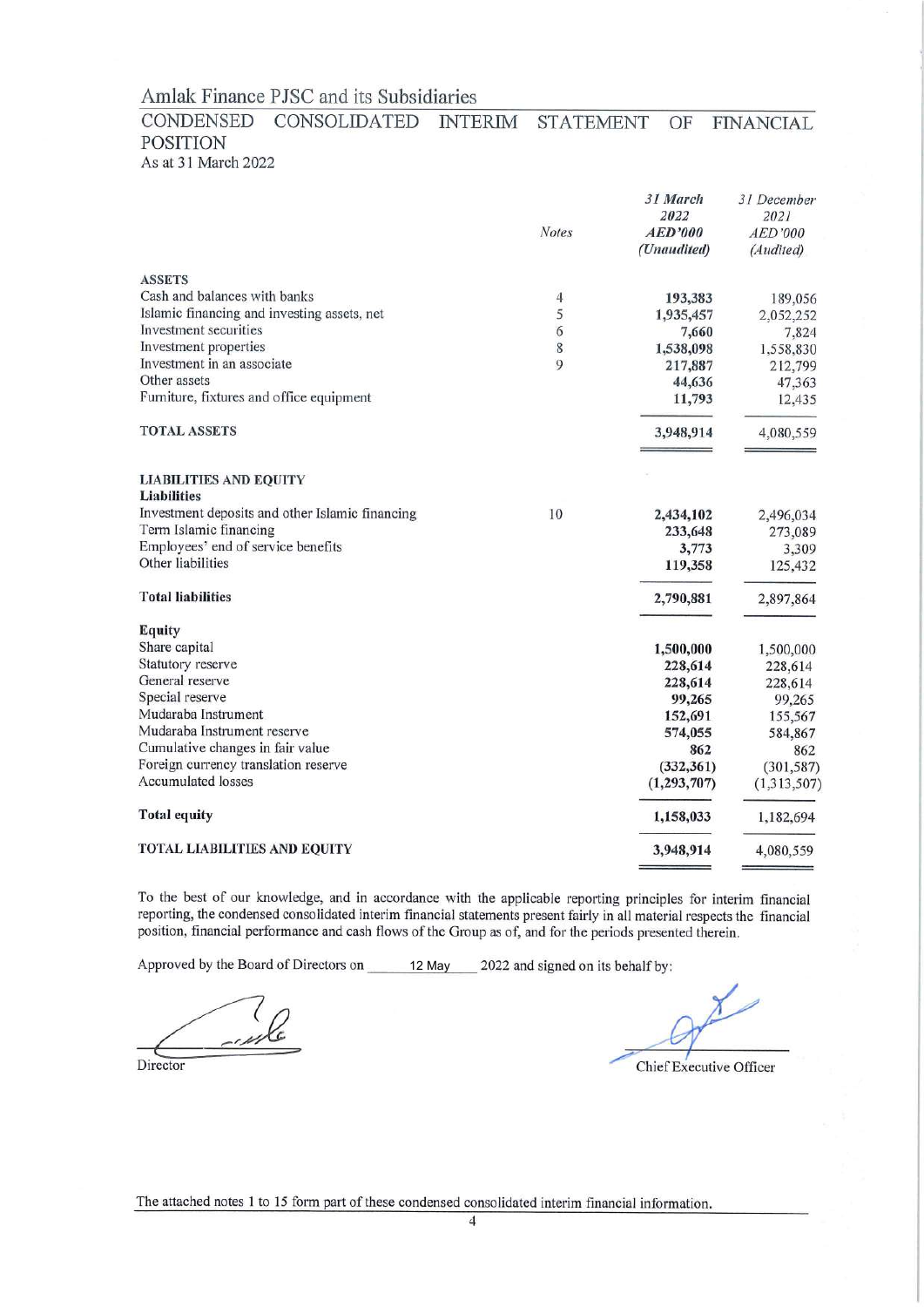## CONDENSED CONSOLIDATED INTERIM STATEMENT OF CASH FLOWS

For the period ended 31 March 2022 (Unaudited)

|                                                                      | Three months ended 31 March |                 |
|----------------------------------------------------------------------|-----------------------------|-----------------|
|                                                                      | 2022<br><b>AED'000</b>      | 2021<br>AED'000 |
| <b>OPERATING ACTIVITIES</b>                                          |                             |                 |
| Profit for the period<br>Adjustments for:                            | 13,086                      | 6,381           |
| Depreciation                                                         | 739                         | 1,047           |
| Share of results of an associate                                     | (5,088)                     | (4,574)         |
| (Reversal of impairment) / impairment of financing                   |                             |                 |
| and investing assets                                                 | (593)                       | 14,647          |
| (Reversal of impairment) / impairment of other assets                | (586)                       | 600             |
| Fair value (gain) / loss on investment properties                    | (730)                       | 90              |
| Release of impairment on investment property                         |                             | (7,806)         |
| Amortisation of fair value gain on investment deposits               | 20,587                      | 31,860          |
| Gain on debt settlement                                              | (25, 619)                   | (31,268)        |
| Distribution to financiers / investors                               | 19,075                      | 23,254          |
| Income on deposits                                                   | (302)                       | (330)           |
| (Loss) / gain realised on sale of investment properties              | (539)                       | 1,838           |
| Provision for employees' end of service benefit                      | 685                         | 154             |
| Operating profit before changes in operating assets and liabilities: | 20,715                      | 35,893          |
| Islamic financing and investing assets                               | 144,421                     | 95,503          |
| Other assets                                                         | 3,308                       | 1,175           |
| Other liabilities                                                    | (6,042)                     | (6,799)         |
| Cash generated from operations                                       | 162,402                     | 125,772         |
| Employees' end of service benefit paid                               | (221)                       |                 |
| Net cash generated from operating activities                         | 162,181                     | 125,772         |
| <b>INVESTING ACTIVITIES</b>                                          |                             |                 |
| Proceed on sale of investment properties                             | 4,749                       | 76,889          |
| Increase in investment properties, net                               |                             | (169)           |
| Movement in restricted cash                                          | 1,612                       | 1,192           |
| Proceeds from wakala deposits                                        | 456,500                     | 863,000         |
| Placement of wakala deposits                                         | (507, 500)                  | (731,000)       |
| Purchase of furniture, fixtures and office equipment                 | (133)                       | (466)           |
| Income on deposits                                                   | 302                         | 330             |
| Net cash (used in) / generated from investing activities             | (44, 470)                   | 209,776         |
| <b>FINANCING ACTIVITIES</b>                                          |                             |                 |
| Receipt of term Islamic financing                                    | 13,274                      | 38,846          |
| Repayment of term Islamic financing                                  | (19,508)                    | (16,241)        |
| Investment deposits and other Islamic financing                      | (70, 539)                   | (112,696)       |
| Redemption of Mudaraba instrument                                    | (7,130)                     | (6,014)         |
| Net cash used in financing activities                                | (83,903)                    | (96,105)        |
| <b>INCREASE IN CASH AND CASH EQUIVALENTS</b>                         | 33,808                      | 239,443         |
| Foreign currency translation reserve                                 | (27, 869)                   | (2,840)         |
| Cash and cash equivalents at the beginning of the period             | 79,020                      | 83,644          |
| CASH AND CASH EQUIVALENTS AT THE END OF THE PERIOD                   | 84,959                      | 320,247         |

The attached notes 1 to 15 form part of these condensed consolidated interim financial information.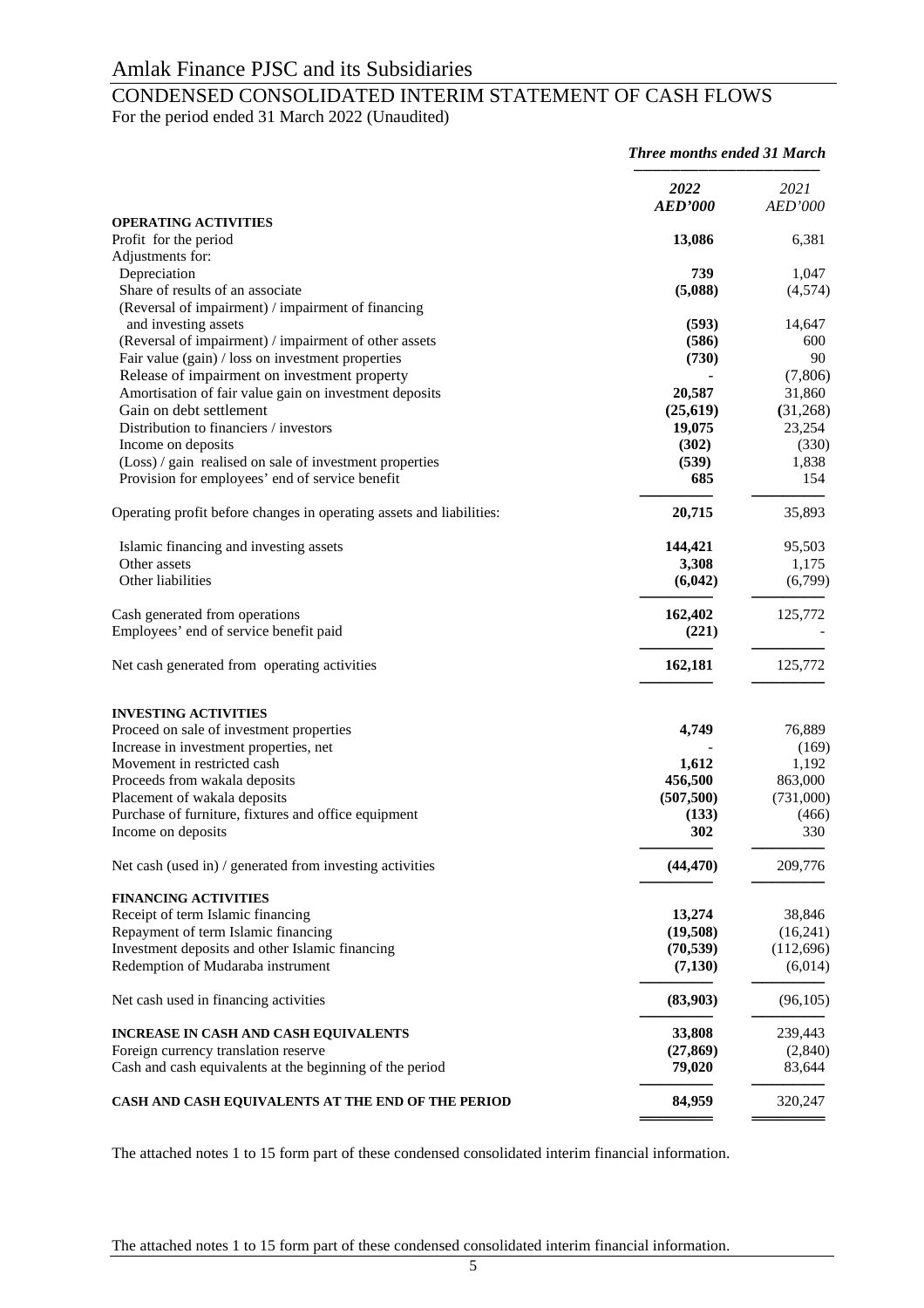## CONDENSED CONSOLIDATED INTERIM STATEMENT OF CHANGES IN EQUITY

For the period ended 31 March 2022 (Unaudited)

|                                                                    | <b>Share</b><br>capital<br><b>AED'000</b> | <b>Statutory</b><br>reserve<br><b>AED'000</b> | <b>General</b><br>reserve<br><b>AED'000</b> | <b>Special</b><br>reserve<br><b>AED'000</b> | <b>Mudaraba</b><br><i><b>Instrument</b></i><br><b>AED'000</b> | <b>Mudaraba</b><br><i>Instrument</i><br>reserve<br><i><b>AED'000</b></i> | Cumulative<br>changes in<br>fair value<br><b>AED'000</b> | Foreign<br>currency<br>translation<br>reserve<br><b>AED'000</b> | <b>Accumulated</b><br>losses<br><b>AED'000</b> | <b>Total</b><br><b>AED'000</b> |
|--------------------------------------------------------------------|-------------------------------------------|-----------------------------------------------|---------------------------------------------|---------------------------------------------|---------------------------------------------------------------|--------------------------------------------------------------------------|----------------------------------------------------------|-----------------------------------------------------------------|------------------------------------------------|--------------------------------|
| At 1 January 2022<br>Profit for the period<br>Other comprehensive  | 1,500,000                                 | 228,614                                       | 228,614                                     | 99,265                                      | 155,567                                                       | 584,867                                                                  | 862                                                      | (301, 587)                                                      | (1,313,507)<br>13,086                          | 1,182,695<br>13,086            |
| income for the period                                              |                                           |                                               |                                             |                                             |                                                               |                                                                          |                                                          | (30,774)                                                        |                                                | (30,774)                       |
| Total comprehensive income<br>for the period                       |                                           |                                               |                                             |                                             |                                                               |                                                                          |                                                          | (30,774)                                                        | 13,086                                         | (17, 688)                      |
| Debt settlement<br>Adjustment (note 10)<br>Gain on debt settlement |                                           |                                               |                                             |                                             | (2,876)                                                       | (10, 812)                                                                |                                                          |                                                                 |                                                | (13, 688)                      |
| through equity (note 10)                                           |                                           |                                               |                                             |                                             |                                                               |                                                                          |                                                          |                                                                 | 6,714                                          | 6,714                          |
| <b>At 31 March 2022</b>                                            | 1,500,000                                 | 228,614                                       | 228,614                                     | 99,265                                      | 152,691                                                       | 574,055                                                                  | 862                                                      | (332,361)                                                       | (1,293,707)                                    | 1,158,033                      |
|                                                                    |                                           |                                               |                                             |                                             |                                                               |                                                                          |                                                          |                                                                 |                                                |                                |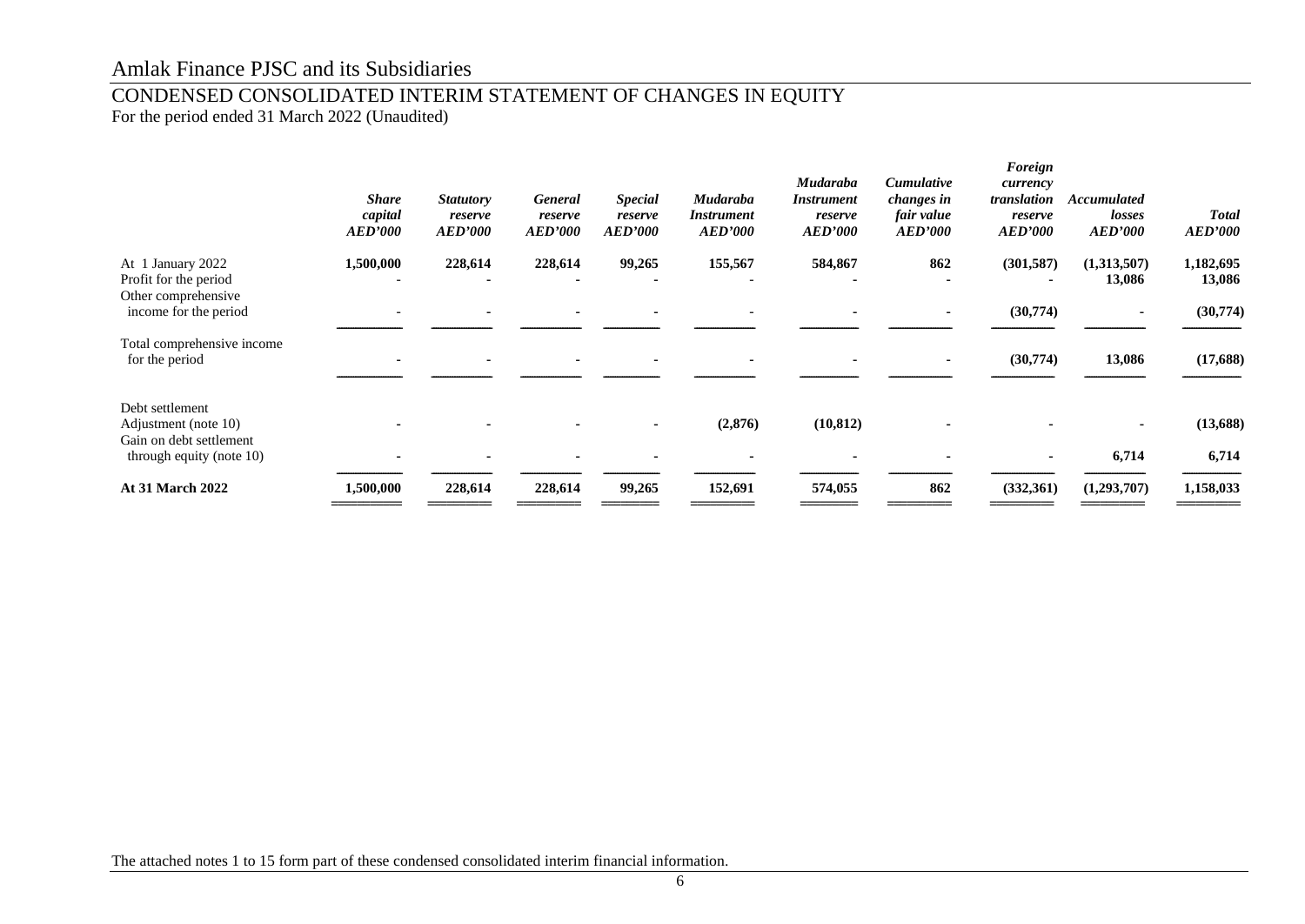## CONDENSED CONSOLIDATED INTERIM STATEMENT OF CHANGES IN EQUITY

For the period ended 31 March 2021 (Unaudited)

|                                                                    | <b>Share</b><br>capital<br><b>AED'000</b> | Statutory<br>reserve<br>AED'000 | General<br>reserve<br><b>AED'000</b> | Special<br>reserve<br><b>AED'000</b> | Mudaraba<br><i>Instrument</i><br><b>AED'000</b> | Mudaraba<br>Instrument<br>reserve<br>AED'000 | Cumulative<br>changes in<br>fair value<br><i>AED'000</i> | Foreign<br>currency<br>translation<br>reserve<br><b>AED'000</b> | Accumulated<br>losses<br>AED'000 | Total<br>AED'000 |
|--------------------------------------------------------------------|-------------------------------------------|---------------------------------|--------------------------------------|--------------------------------------|-------------------------------------------------|----------------------------------------------|----------------------------------------------------------|-----------------------------------------------------------------|----------------------------------|------------------|
| At 1 January 2021<br>Profit for the period                         | 1,500,000                                 | 122,650                         | 122,650                              | 99,265                               | 204,896                                         | 770,324                                      | 1,459                                                    | (299, 108)                                                      | (2,277,605)<br>6,381             | 244,531<br>6,381 |
| Other comprehensive<br>income for the period                       |                                           |                                 |                                      |                                      |                                                 |                                              |                                                          | 223                                                             |                                  | 223              |
| Total comprehensive<br>Income for the period                       |                                           |                                 |                                      |                                      |                                                 |                                              |                                                          | 223                                                             | 6,381                            | 6,604            |
| Debt settlement<br>Adjustment (note 10)<br>Gain on debt settlement |                                           |                                 |                                      |                                      | (2,905)                                         | (10,920)                                     |                                                          |                                                                 |                                  | (13,825)         |
| through equity (note 10)                                           |                                           |                                 |                                      |                                      |                                                 |                                              |                                                          |                                                                 | 7,813                            | 7,813            |
| At 31 March 2021                                                   | 1,500,000                                 | 122,650                         | 122,650                              | 99,265                               | 201,991                                         | 759,404                                      | 1,459                                                    | (298, 885)                                                      | (2,263,411)                      | 245,123          |
|                                                                    |                                           |                                 |                                      |                                      |                                                 |                                              |                                                          |                                                                 |                                  |                  |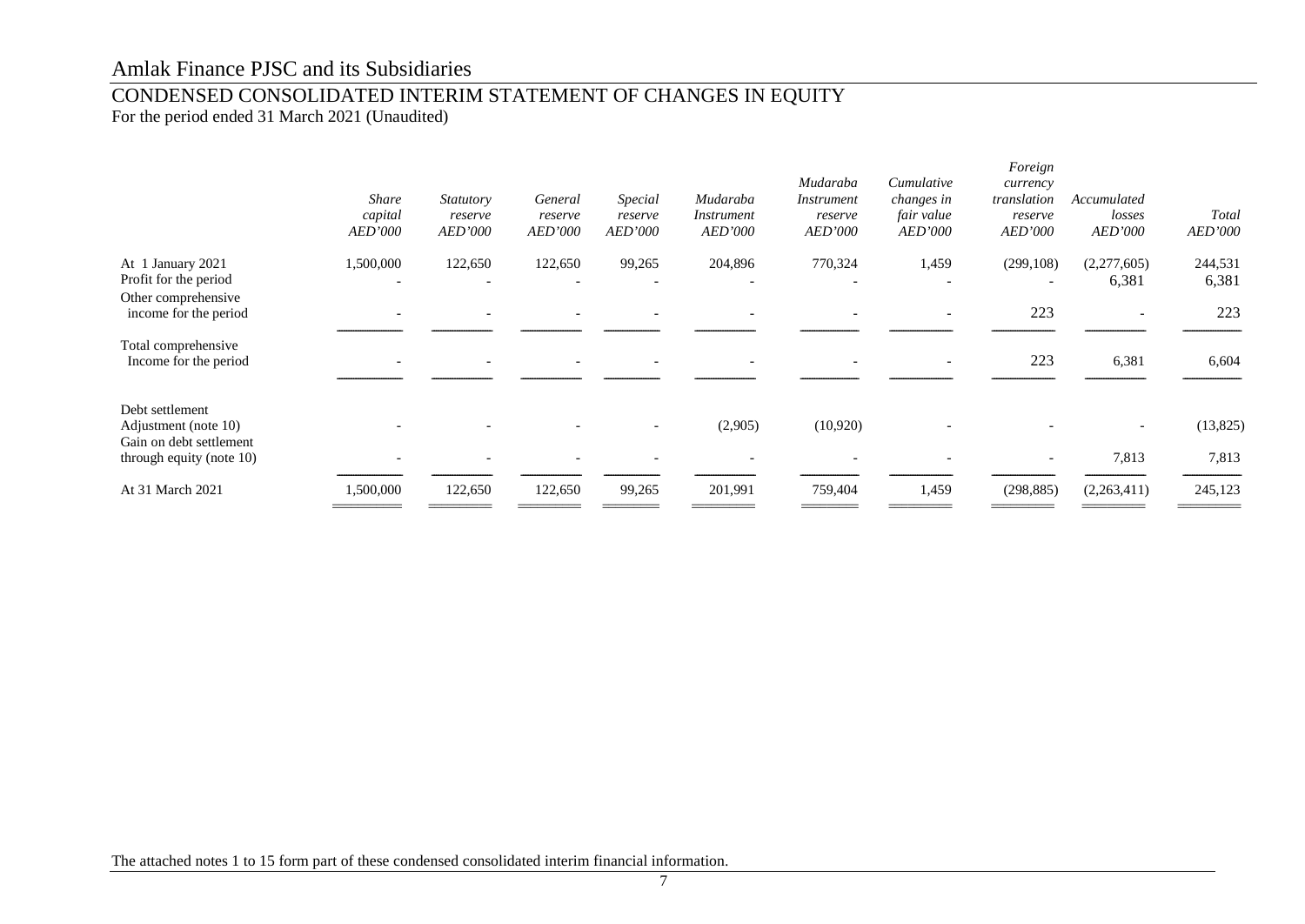## NOTES TO THE CONDENSED CONSOLIDATED INTERIM FINANCIAL STATEMENTS For the period ended 31 March 2022 (Unaudited) (continued)

## **1 ACTIVITIES**

Amlak Finance PJSC (the 'Company') was incorporated in Dubai, United Arab Emirates, on 11 November 2000 as a private shareholding company in accordance with UAE Federal Law No (8) of 1984, as amended. At the constituent shareholders meeting held on 9 March 2004, a resolution was passed to convert the Company to a Public Joint Stock Company. The Federal Law No. 2 of 2015, which is replaced by the UAE Federal law No. 32 of 2021 on Commercial Companies ("the New Companies Law") which was issued on 20 September 2021 and has come into effect on 2 January 2022.

The Company is licensed by the UAE Central Bank as a finance company and is primarily engaged in financing and investing activities based on structures such as Ijara, Murabaha, Mudaraba, Wakala and Musharaka. The activities of the Company are conducted in accordance with Islamic Sharia'a, which prohibits usury, and within the provisions of its Articles and Memorandum of Association.

The registered address of the Company is P.O. Box 2441, Dubai, United Arab Emirates.

The condensed consolidated interim financial information comprises of the financial information of Amlak Finance PJSC and its subsidiaries (the "Group"). The principal activities of the subsidiaries are the same as those of the parent company. The extent of the Group's shareholding in the subsidiaries is as follows:

| Company                                    | <b>Basis for</b><br>consolidation | <b>Country of</b><br>incorporation | 31 March<br>2022 | <b>Percentage of shareholding</b><br>31 December<br>2021 |
|--------------------------------------------|-----------------------------------|------------------------------------|------------------|----------------------------------------------------------|
| Amlak Finance Egypt Company (S.A.E.)       | Subsidiary                        | Egypt                              | 100%             | 100%                                                     |
| Amlak Sky Gardens LLC                      | Subsidiary                        | <b>UAE</b>                         | 100%             | 100%                                                     |
| Amlak Holding Limited                      | Subsidiary                        | <b>UAE</b>                         | 100%             | 100%                                                     |
| Warqa Heights LLC                          | Subsidiary                        | <b>UAE</b>                         | 100%             | 100%                                                     |
| Amlak Capital LLC                          | Subsidiary                        | <b>UAE</b>                         | 100%             | 100%                                                     |
| Amlak Property Investment LLC              | Subsidiary                        | <b>UAE</b>                         | 100%             | 100%                                                     |
| <b>Amlak Limited</b>                       | Subsidiary                        | <b>UAE</b>                         | 100%             | 100%                                                     |
| Amlak Nasr City Real Estate Investment LLC | Subsidiary                        | Egypt                              | 100%             | 100%                                                     |

## **2 ACCOUNTING POLICIES**

## **2.1 ASSESSMENT OF GOING CONCERN ASSUMPTION**

Due to the shrinking of the financing assets portfolio, the Group has reported a decline in financing income. The Group has a significant inventory of investment properties and other investments outside the UAE which are required to be disposed of by June 2023 to become compliant with the Finance Companies Regulations. Continued delinquencies in the financing assets portfolio also poses a future risk to generate sufficient cashflow to meet the repayment obligation of financiers.

Novel Coronavirus (COVID-19) continued to disrupt businesses and economic activity mainly till 2021. During the three months ended 31 March 2022, the Group has posted a profit of AED 13 million (31 December 2021: 1.059 billion), reflecting management's steps to strengthen the financial situation.

The Group's management has taken several steps to address the situation including the following:

- Debt settlement auctions undertaken throughout the period generated a profit of AED 26 million (31) December 2021 AED 465 million) during three months period ended 31 March 2022;
- It has considered the impact of COVID-19 on the cashflow position and believe that the Group has sufficient resources to withstand the impact and support its operating activities for the foreseeable future.
- Planned offloading of assets within the real estate portfolio.

Management has witnessed increased demand for certain properties within the Group's investment property portfolio and expects this to continue throughout 2022 given the various government initiatives being implemented and positive impact of Expo 2020. These realisations will ultimately contribute to profitability of the Group.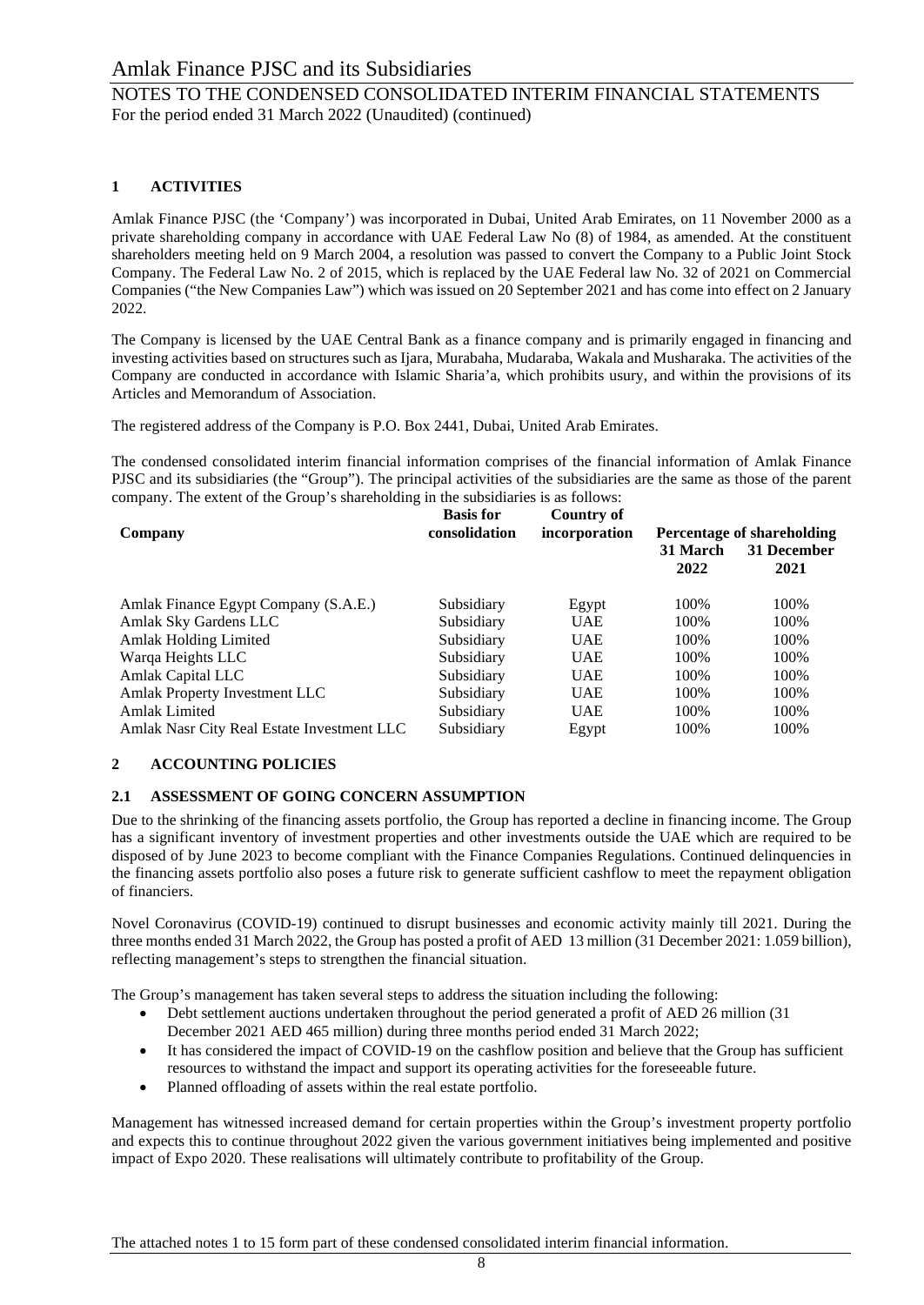NOTES TO THE CONDENSED CONSOLIDATED INTERIM FINANCIAL STATEMENTS For the period ended 31 March 2022 (Unaudited) (continued)

## **2 ACCOUNTING POLICIES (continued)**

## **2.1 ASSESSMENT OF GOING CONCERN ASSUMPTION (continued)**

The Central Bank (CB) in its examination report pointed out that, growing the financing assets is critical, without which Amlak may not generate sufficient cash flows in future to meet financiers obligations. Further, the company is not competitive with other banks in terms of pricing the financing portfolio and has a significant inventory of real estate assets which may pose a risk on the company to become non-compliant with the Finance Companies Regulations by June 2023.

Management has determined that the actions that it has taken are sufficient to mitigate the uncertainty and has therefore prepared these consolidated financial statements on a going concern basis.

The condensed consolidated interim financial statements have been presented in UAE Dirhams (AED) and all values are rounded to the nearest thousand (AED'000) except when otherwise indicated.

## **2.2 BASIS OF PREPARATION**

The condensed consolidated interim financial statements of Amlak Finance PJSC and its subsidiaries (the "Group") are prepared in accordance with International Accounting Standard IAS 34, Interim Financial Reporting. The accounting policies used in the preparation of the interim condensed consolidated financial statements are consistent with those used in the preparation of the financial statements for the year ended 31 December 2021.

The condensed consolidated interim financial statements do not include all the information or disclosures required in the annual consolidated financial statements, and should be read in conjunction with the Group's annual consolidated financial statements as at 31 December 2021. In addition, results for the three months period ended 31 March 2022 are not necessarily indicative of the results that may be expected for the financial year ending 31 December 2022.

The condensed consolidated interim financial statements are prepared under the historical cost convention modified to include the measurement at fair value of investments at FVOCI, investment properties and advance for investment properties.

## **2.3 CHANGES IN ACCOUNTING POLICIES, ESTIMATES AND JUDGEMENTS**

#### *2.3.1 New and revised IFRS applied with no material effect on the condensed consolidated interim financial statements*

The following new and revised IFRS, which became effective for annual periods beginning on or after 1 January 2022, have been adopted in these condensed consolidated interim financial information. The application of these revised IFRS has not had any material impact on the amounts reported for the current and prior years but may affect the accounting for future transactions or arrangements.

Amendments to IAS 16 Property, Plant and Equipment relating to Proceeds before Intended Use

The amendments prohibit deducting from the cost of an item of property, plant and equipment any proceeds from selling items produced while bringing that asset to the location and condition necessary for it to be capable of operating in the manner intended by management. Instead, an entity recognises the proceeds from selling such items, and the cost of producing those items, in profit or loss.

Annual Improvements to IFRS Standards 2018 – 2020

Makes amendments to the following standards:

- IFRS 1 First-Time Adoption of International Financial Reporting Standards The amendment permits a subsidiary that applies paragraph  $D16(a)$  of IFRS 1 to measure cumulative translation differences using the amounts reported by its parent, based on the parent's date of transition to IFRSs.
- IFRS 9 Financial Instruments The amendment clarifies which fees an entity includes when it applies the '10 per cent' test in paragraph B3.3.6 of IFRS 9 in assessing whether to derecognise a financial liability. An entity includes only fees paid or received between the entity (the borrower) and the lender, including fees paid or received by either the entity or the lender on the other's behalf.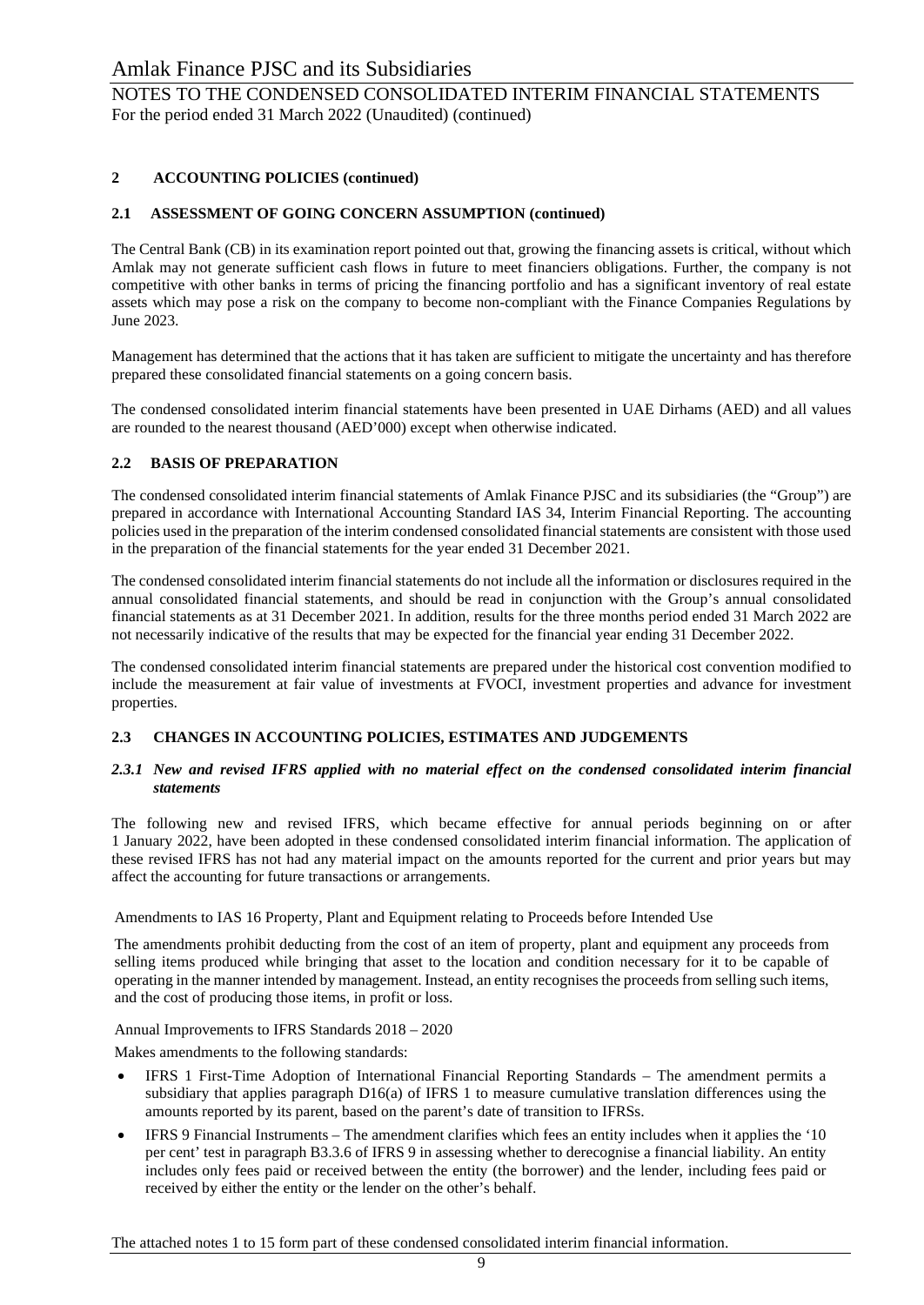NOTES TO THE CONDENSED CONSOLIDATED INTERIM FINANCIAL STATEMENTS For the period ended 31 March 2022 (Unaudited) (continued)

## **2 ACCOUNTING POLICIES (continued)**

## **2.3 CHANGES IN ACCOUNTING POLICIES, ESTIMATES AND JUDGEMENTS (continued)**

- IFRS 16 Leases The amendment to Illustrative Example 13 accompanying IFRS 16 removes from the example the illustration of the reimbursement of leasehold improvements by the lessor in order to resolve any potential confusion regarding the treatment of lease incentives that might arise because of how lease incentives are illustrated in that example.
- IAS 41 Agriculture The amendment removes the requirement in paragraph 22 of IAS 41 for entities to exclude taxation cash flows when measuring the fair value of a biological asset using a present value technique.
- Amendments to IFRS 3 Business Combinations relating to Reference to the Conceptual Framework

The amendments update an outdated reference to the Conceptual Framework in IFRS 3 without significantly changing the requirements in the standard.

• Amendments to IAS 37 Provisions, Contingent Liabilities and Contingent Assets relating to Onerous Contracts - Cost of Fulfilling a Contract The amendments specify that the 'cost of fulfilling' a contract comprises the 'costs that relate directly to the contract'. Costs that relate directly to a contract can either be incremental costs of fulfilling that contract (examples would be direct labour, materials) or an allocation of other costs that relate directly to fulfilling contracts (an example would be the allocation of the depreciation charge for an item of property, plant and equipment used in fulfilling the contract).

## **2.4 RISK MANAGEMENT**

The Group's financial risk management objectives and policies are consistent with those disclosed in the consolidated financial statements as at and for the year ended 31 December 2021.

## **3 BASIC AND DILUTED PROFIT PER SHARE**

|                                                       | <b>Three months</b><br>ended 31 March |           |
|-------------------------------------------------------|---------------------------------------|-----------|
|                                                       | 2022                                  | 2021      |
| Profit for the period attributable to equity          |                                       |           |
| holders of the parent net of Directors' fee (AED'000) | 13,086                                | 6,381     |
| Weighted average number of shares for basic           |                                       |           |
| EPS (in thousands)                                    | 1,500,000                             | 1,500,000 |
| Effect of dilution: Mudaraba Instrument               | 1,072,024                             | 1,434,789 |
| Weighted average number of ordinary                   |                                       |           |
| shares adjusted for the effect of dilution            | 2,572,024                             | 2,934,789 |
| Attributable to equity holders of the Parent:         |                                       |           |
| Basic profit per share (AED)                          | 0.009                                 | 0.004     |
| Diluted profit per share (AED)                        | 0.005                                 | 0.002     |
|                                                       |                                       |           |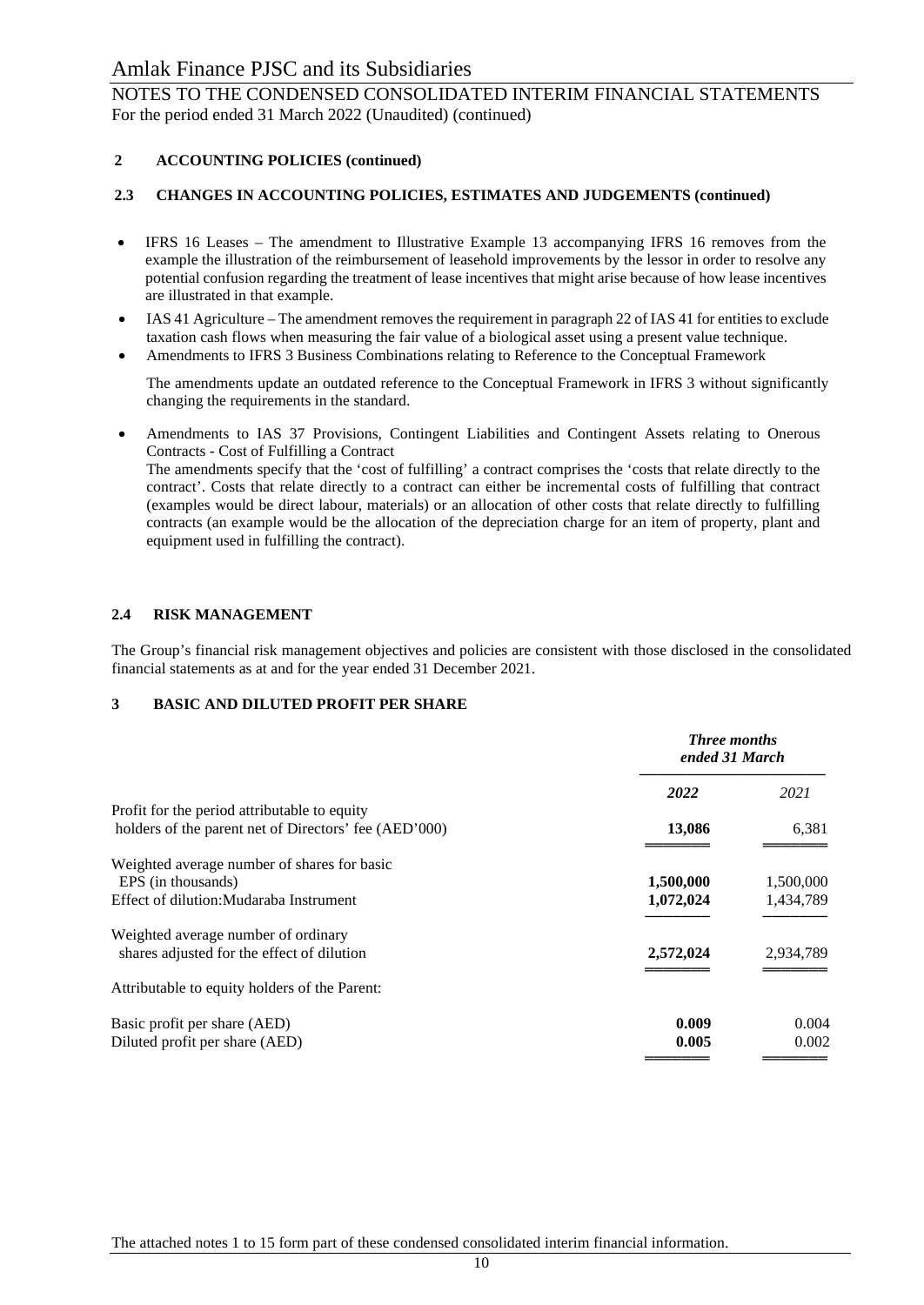## NOTES TO THE CONDENSED CONSOLIDATED INTERIM FINANCIAL STATEMENTS For the period ended 31 March 2022 (Unaudited) (continued)

## **4 CASH AND BALANCES WITH BANKS**

|                                     |            | 31 March             | 31 December    |
|-------------------------------------|------------|----------------------|----------------|
|                                     |            | 2022                 | 2021           |
|                                     |            | <b>AED'000</b>       | <b>AED'000</b> |
|                                     |            | ( <i>Unaudited</i> ) | (Audited)      |
| Cash on hand                        |            | 58                   | 58             |
| Balances with banks                 |            | 84,901               | 78,962         |
| Deposits with banks                 |            | 108,424              | 110,036        |
| Cash and balances with banks        |            | 193,383              | 189,056        |
| Less: Restricted cash and deposits  |            |                      |                |
| Regulatory deposit with no maturity | (note 4.1) | (35,000)             | (35,000)       |
| Restricted cash                     | (note 4.2) | (73, 424)            | (75,036)       |
| Cash and cash equivalents           |            | 84,959               | 79,020         |
|                                     |            |                      |                |

#### 4.1 Represents deposits with a local bank under lien to the Central Bank of UAE in accordance with Central Bank regulations for licensing.

4.2 At quarter ended 31 March 2022, the Group reported AED 73 million (31 December 2021: AED 75 million) of restricted cash. This represents the Group's share of the cash held and controlled by a joint venture (Note 8).

## **5 ISLAMIC FINANCING AND INVESTING ASSETS NET**

|                          | 31 March<br>2022<br><b>AED'000</b><br>(Unaudited) | 31 December<br>2021<br><b>AED'000</b><br>(Audited) |
|--------------------------|---------------------------------------------------|----------------------------------------------------|
| Financing assets:        |                                                   |                                                    |
| Ijarah                   | 1,673,638                                         | 1,786,362                                          |
| Forward Ijarah           | 120,955                                           | 135,741                                            |
| Shirkatul Milk           | 83,788                                            | 128,774                                            |
| Real estate Murabaha     | 221                                               | 278                                                |
| Others                   | 97,312                                            | 94,356                                             |
|                          | 1,975,914                                         | 2,145,511                                          |
| Allowance for impairment | (570, 957)                                        | (572, 759)                                         |
| Total financing assets   | 1,404,957                                         | 1,572,752                                          |
| Investing assets:        |                                                   |                                                    |
| Wakala                   | 530,500                                           | 479,500                                            |
| Total investing assets   | 530,500                                           | 479,500                                            |
|                          | 1,935,457                                         | 2,052,252                                          |
|                          |                                                   |                                                    |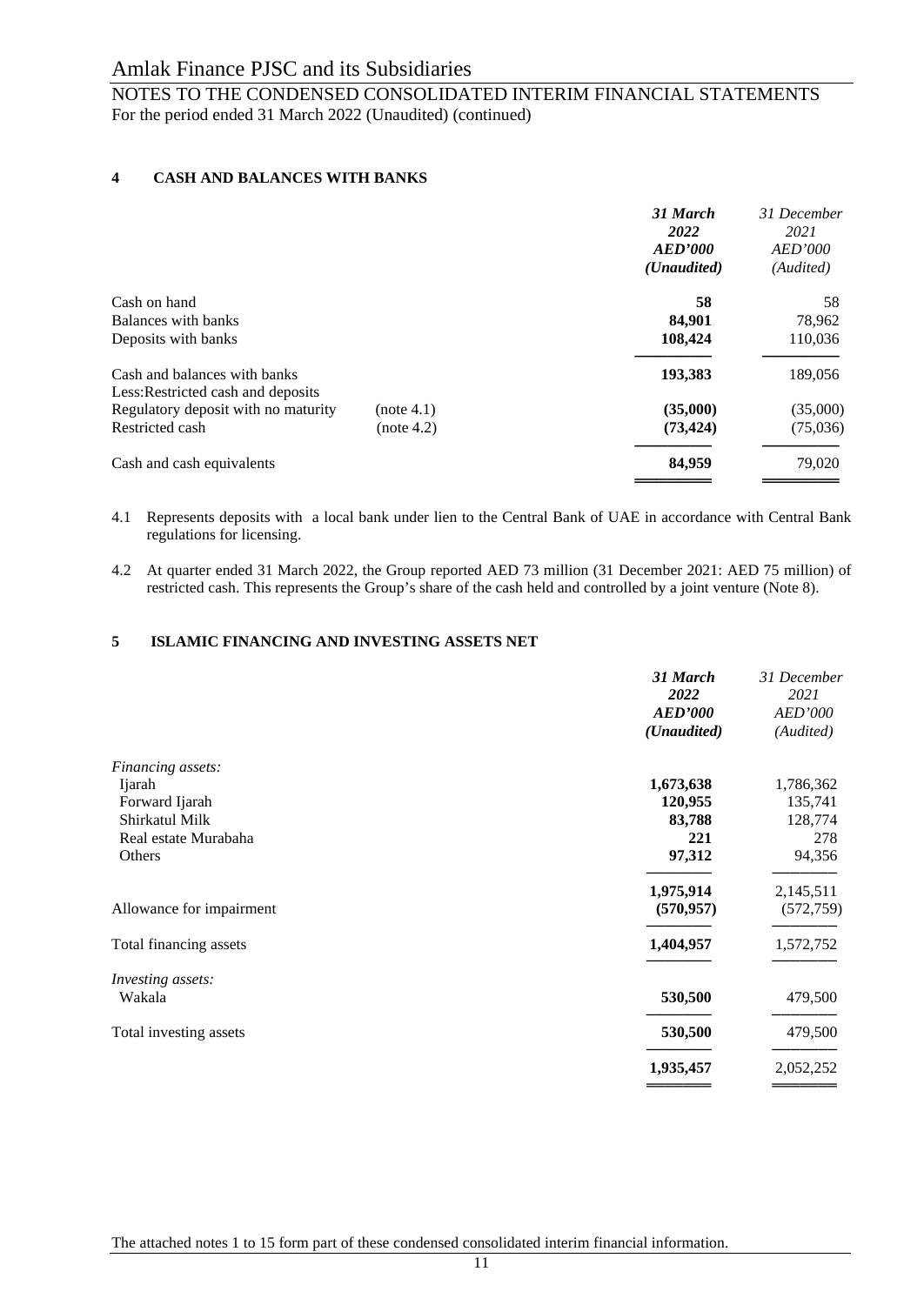## NOTES TO THE CONDENSED CONSOLIDATED INTERIM FINANCIAL STATEMENTS For the period ended 31 March 2022 (Unaudited) (continued)

#### **5 ISLAMIC FINANCING AND INVESTING ASSETS NET (continued)**

The movement in the allowance for impairment is as follows:

#### **Islamic Financing and investing assets and undrawn irrevocable commitments**

|                                                         | 31 March             | 31 December            |
|---------------------------------------------------------|----------------------|------------------------|
|                                                         | 2022<br>AED'000      | 2021<br><b>AED'000</b> |
|                                                         | <b>ECL</b>           | <b>ECL</b>             |
|                                                         | ( <i>Unaudited</i> ) | (Audited)              |
| Balance at 1 January                                    | 572,759              | 627,970                |
| Allowances for impairment made during the period / year | 5,558                | 29,504                 |
| Write back / recoveries made during the period / year   | (6,151)              | (3,041)                |
|                                                         | (593)                | 26,463                 |
| Amounts written off during the period / year            | (8,637)              | (79,277)               |
| Exchange and other adjustments                          | 7,428                | (2,397)                |
| Closing balance                                         | 570,957              | 572,759                |
|                                                         |                      |                        |

#### **5.1 Carrying value of exposure by stage**

#### *31 March 2022*

|                               | Stage 1        | Stage 2        | Stage 3        | <b>Total</b>   |
|-------------------------------|----------------|----------------|----------------|----------------|
|                               | <b>AED'000</b> | <b>AED'000</b> | AED'000        | <b>AED'000</b> |
| Gross Exposure                | 713,880        | 479,942        | 782,092        | 1,975,914      |
| <b>Expected Credit Losses</b> | (19,620)       | (49, 875)      | (501, 462)     | (570, 957)     |
|                               | 694,260        | 430,067        | 280,630        | 1,404,957      |
| 31 December 2021              |                |                |                |                |
|                               | Stage 1        | Stage 2        | Stage 3        | Total          |
|                               | AED'000        | AED'000        | <b>AED'000</b> | <b>AED'000</b> |
| Gross Exposure                | 797,373        | 544,232        | 803,906        | 2,145,511      |
| <b>Expected Credit Losses</b> | (16,692)       | (53, 953)      | (502, 114)     | (572, 759)     |
|                               | 780,681        | 490,279        | 301,792        | 1,572,752      |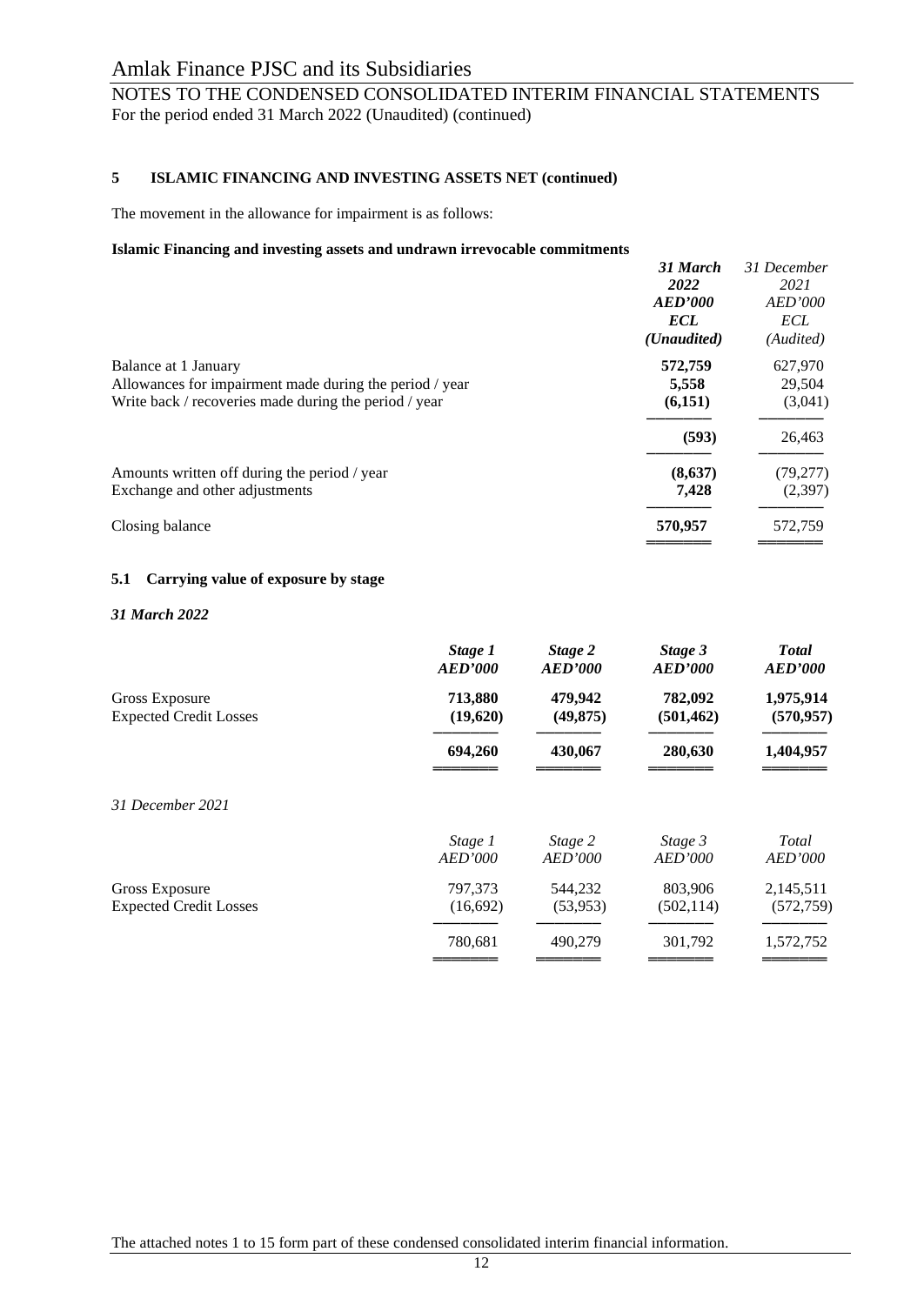NOTES TO THE CONDENSED CONSOLIDATED INTERIM FINANCIAL STATEMENTS For the period ended 31 March 2022 (Unaudited) (continued)

## **6 INVESTMENT SECURITIES**

|                  | 31 March<br>2022<br><b>AED'000</b><br>( <i>Unaudited</i> ) | 31 December<br>2021<br><b>AED'000</b><br>(Audited) |
|------------------|------------------------------------------------------------|----------------------------------------------------|
| Equities (FVOCI) | 7,660                                                      | 7.824                                              |

#### **31 March 2022** *(Unaudited)*

|                            |                | <b>Investments carried at fair value</b> |                                   |                |  |
|----------------------------|----------------|------------------------------------------|-----------------------------------|----------------|--|
|                            | <b>Total</b>   | Level 1                                  | Level 2                           | Level 3        |  |
|                            | <b>AED'000</b> | AED'000                                  | AED'000                           | <b>AED'000</b> |  |
| Equities (FVOCI)           | 7,660          | -                                        |                                   | 7,660          |  |
|                            |                |                                          |                                   |                |  |
| 31 December 2021 (Audited) |                |                                          |                                   |                |  |
|                            |                |                                          | Investments carried at fair value |                |  |
|                            | Total          | Level 1                                  | Level 2                           | Level 3        |  |
|                            | AED'000        | AED'000                                  | AED'000                           | <i>AED'000</i> |  |
| Equities (FVOCI)           | 7,824          | ۰                                        |                                   | 7,824          |  |
|                            |                |                                          |                                   |                |  |

There were no transfers of securities between the Level 1 and Level 2 categories of the fair value hierarchy in the current and prior periods.

The following shows reconciliation from the opening balances to the closing balances for level 3 fair values:

|                                               | 31 March<br><b>2022</b><br>AED'000<br>( <i>Unaudited</i> ) | 31 December<br>2021<br><b>AED'000</b><br>(Audited) |
|-----------------------------------------------|------------------------------------------------------------|----------------------------------------------------|
| Balance at 1 January<br>Decline in fair value | 7,824                                                      | 8,420<br>(597)                                     |
| Exchange movement                             | (164)                                                      |                                                    |
|                                               | 7,660                                                      | 7,824                                              |

## **7 ADVANCES FOR INVESTMENT PROPERTIES**

The Group paid advances towards the acquisition of units in under-development real estate project in Dubai. The project has been delayed by a number of years and the date of completion is uncertain. The Group commenced arbitration in 2013 with one developer to facilitate recovery of advances paid of AED 780 million with a carrying value of AED Nil (31 December 2020: AED Nil). During the year ended 31 December 2019, the arbitration was awarded in the Group's favor with the cancelation of the original SPAs and addendum. Post arbitration ruling in Amlak's favor, negotiation for a settlement was initiated with the developer which was concluded in Q3 2021, with a settlement for undeveloped plots approximately valued at AED 706 million and four cash installments of AED 50 million each, over 2 years.

During the year ended 31 December 2021, as a result of agreed settlement, plots valuing AED 706 million and cash of AED 50 million was received. Remaining cash installments of AED 150 million was recorded as receivable with full provision and existing advances along with provision of AED 293 million was reversed and new provision of AED 150 million was recorded. This settlement resulted in net gain of AED 613 million during the year ended 31 December 2021.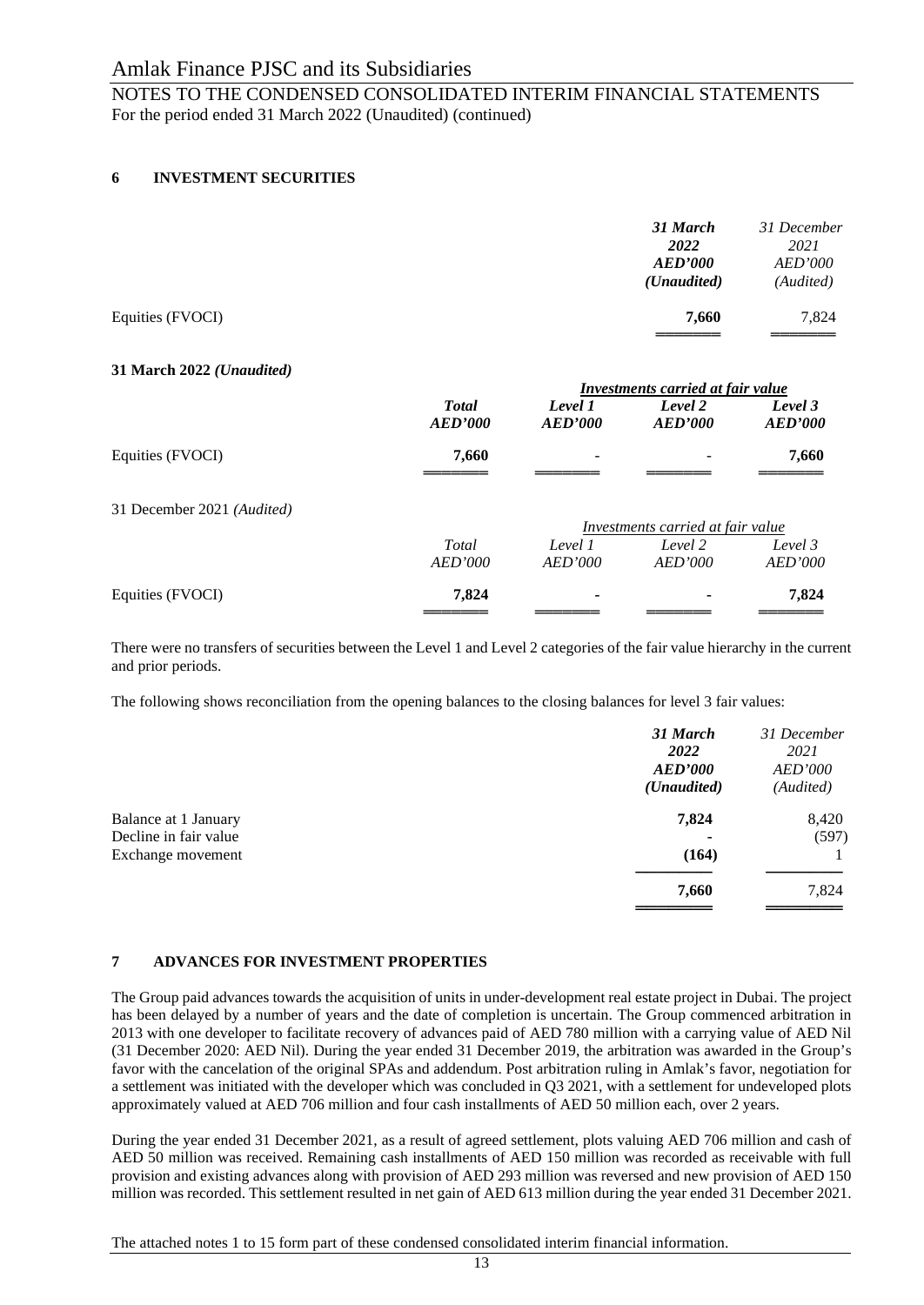## NOTES TO THE CONDENSED CONSOLIDATED INTERIM FINANCIAL STATEMENTS For the period ended 31 March 2022 (Unaudited) (continued)

## **8 INVESTMENT PROPERTIES**

|                                                                       | 2021           | 2021           |
|-----------------------------------------------------------------------|----------------|----------------|
|                                                                       | <b>AED'000</b> | <b>AED'000</b> |
| At 1 January                                                          | 1,558,830      | 1,251,854      |
| Additions during the period / year                                    | 10,995         | 32,588         |
| Additions on settlement of advance for investment properties (note 7) |                | 705,840        |
| Disposals during the year                                             | (4,210)        | (158,660)      |
| Fair value gain $/(loss)$ on investment properties                    | 730            | (12,620)       |
| Investment properties exchanged in debt settlement (note 10.2)        |                | (290, 728)     |
| Foreign exchange fluctuation                                          | (28, 247)      | 181            |
| Reversal of provision during the period / year                        |                | 30,375         |
| Closing                                                               | 1,538,098      | 1,558,830      |
|                                                                       |                |                |

Investment properties consist of land, villas and units in buildings held for lease or sale. In accordance with its accounting policy, the Group carries investment properties at fair value.

The fair values of the properties are based on valuations performed at year end by independent professionally qualified valuers who hold a recognised relevant professional qualification and have relevant experience in the locations and segments of the investment properties valued. The valuation model used is in accordance with that recommended by the Royal Institute of Chartered Surveyors.

Investment properties as at 31 March 2022 include a plot of land and three units (31 December 2021: three units) in Egypt owned by the Group's subsidiaries amounting to AED 173 million (31 December 2021: AED 202 million). All other investment properties are located within the UAE. The carrying values of AED 173 million (31 December 2021: AED 202 million) also includes foreign exchange gains and losses on currency translation of investment properties in Egypt which is included in equity.

Except for investment properties in a joint venture, investment properties are categorised as Level 2 for fair value measurement as they have been derived using the comparable price approach based on comparable transactions for similar properties. Sales prices of comparable properties in close proximity are adjusted for differences in the key attributes such as property size and location. The most significant input into this valuation approach is the estimated price per square foot for each given location. There were no transfers into or out of the Level 2 category during the year.

Valuation technique used for investment properties in the joint venture is based on the income approach which uses significant unobservable inputs, hence is classified as Level 3. Inputs used by valuator include sale price range from AED 120 to AED 328 per sqft with absorption period of 4 years at 12% fair value rate.

Significant increases/(decreases) in comparable market value in isolation would result in a significantly higher/ (lower) fair value of the properties.

During the year ended 31 December 2021, provision of AED 30 million was released from the provision of AED 60 million which was previously booked on foreclosed properties as recommended by the Central Bank.

As at 31 March 2022, investment properties having fair value of AED 566 million (31 December 2021: AED 574 million) are mortgaged / assigned in favor of the security agent as part of the restructuring.

|                                                                                           | 31 March<br>2022<br>AED'000<br>( <i>Unaudited</i> ) | 31 March<br>2021<br><i>AED'000</i><br>( <i>Unaudited</i> ) |
|-------------------------------------------------------------------------------------------|-----------------------------------------------------|------------------------------------------------------------|
| Rental income derived from investment properties                                          | 2,514                                               | 6,708                                                      |
| Direct operating expenses (including repairs and maintenance)<br>generating rental income | (3,424)                                             | (4,790)                                                    |
| (Loss) / profit arising from investment properties carried at fair value                  | (910)                                               | 1.918                                                      |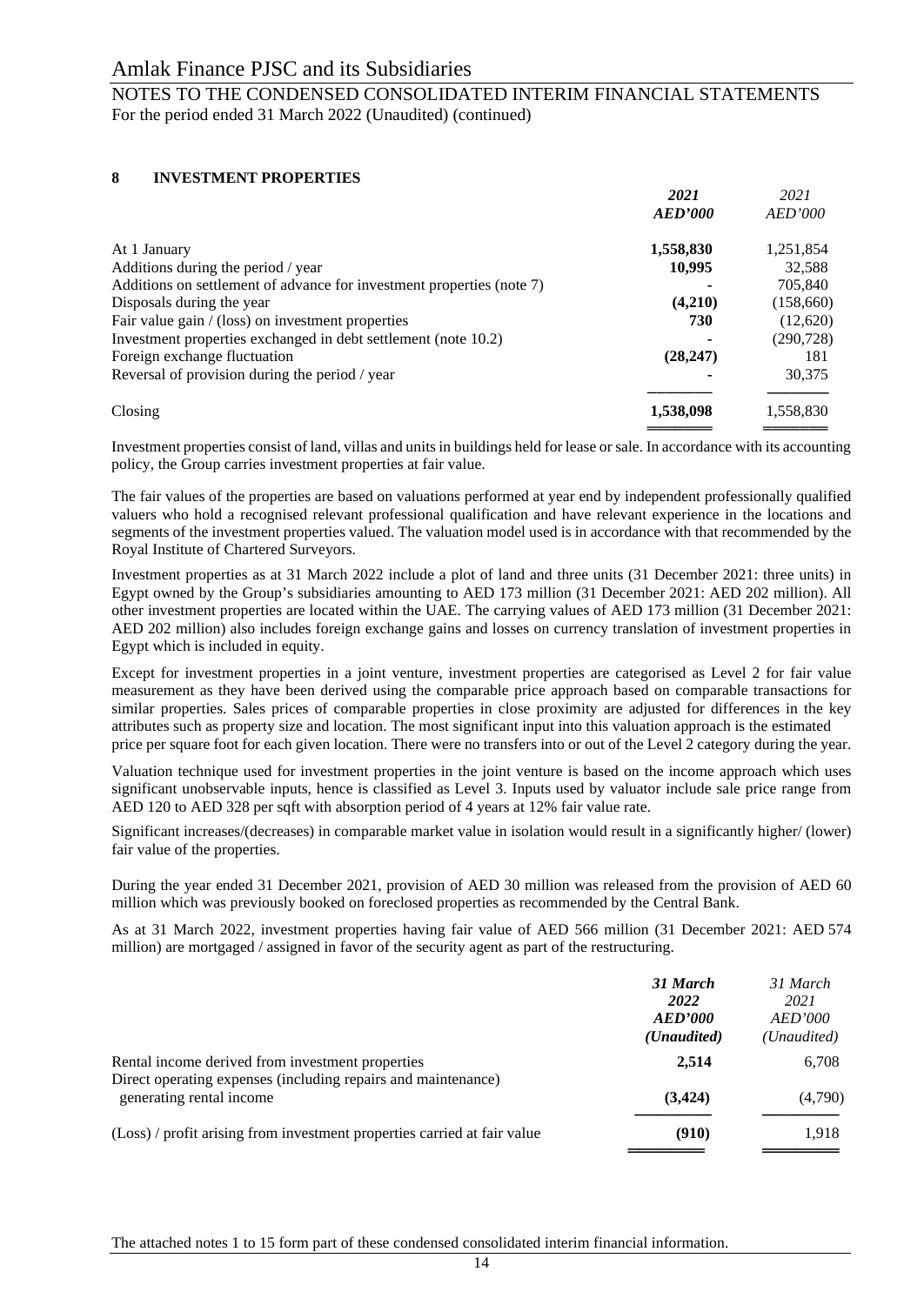## NOTES TO THE CONDENSED CONSOLIDATED INTERIM FINANCIAL STATEMENTS For the period ended 31 March 2022 (Unaudited) (continued)

## **8 INVESTMENT PROPERTIES (continued)**

On 1 October 2014, the Group entered into a joint venture agreement with another party to develop a jointly owned plot of land in Nad Al Hammar. Amlak Finance PJSC acquired a 50% interest in Al Warqa Gardens LLC, a jointly controlled entity to develop a jointly owned plot of land in Nad Al Hammar. The Group has a 50% share in the assets, liabilities, revenue and expenses of the joint venture and accordingly under IFRS 11 it is deemed to be a jointly controlled operation. As the land is under development with a view to disposal in the market, it has been treated as property under development with an initial cost equal to its fair value at the time of transfer from investment property portfolio for AED 330 million. Subsequent expenditure to develop the land for resale is included in the cost of the property. The cash held by the joint venture is restricted, given that it is contractually committed to the development of the land under the joint venture agreement. The Group's share of this restricted cash balance at 31 March 2022 is AED 73 million (31 December 2021: AED 75 million) (note 4).

The following items represent the Group's interest in the assets, liabilities, revenue and expenses of the joint operation after elimination of intercompany transactions:

|                                         | 31 March             | 31 December    |
|-----------------------------------------|----------------------|----------------|
|                                         | 2022                 | 2021           |
|                                         | <b>AED'000</b>       | <b>AED'000</b> |
|                                         | (Unaudited)          | (Audited)      |
| Investment properties                   | 240,155              | 240,980        |
| Cash and balances with banks (Note 4.2) | 73,423               | 75,036         |
| Other assets – receivables              | 5,977                | 6,871          |
| Deferred income and other liabilities   | (12, 667)            | (15,300)       |
| <b>Net Assets</b>                       | 306,888              | 307,587        |
|                                         | 31 March             | 31 March       |
|                                         | 2022                 | 2021           |
|                                         | <b>AED'000</b>       | <b>AED'000</b> |
|                                         | ( <i>Unaudited</i> ) | (Unaudited)    |
| Operating expenses                      | (13)                 | (13)           |
| Income on deposits                      | 143                  | 155            |
| Other income                            |                      | 74             |
| Profit for the period                   | <b>130</b>           | 216            |
|                                         |                      |                |

## **8.1 COVID 19 Impact on Investment Properties:**

. On the 11 March 2020, the World Health Organization declared the novel strain of coronavirus, or COVID -19 a global pandemic and recommended containment and mitigation measures worldwide. The COVID-19 pandemic continues to adversely impact economic activity in the real estate sector and has contributed significant volatility and downward pressure on the fair values of the Group's investment properties. The impact of the virus has been rapidly evolving and as a result this may impact the Group's ability to recognize revenue due to changes in the probability of collection and reduction in lease income.

In determining the investment property valuations as of 31 March 2022, the Group has considered the potential impact (based on the best available information) of the uncertainties caused by the COVID-19 pandemic and has taken into account the economic and relief measures it has to extend to its tenants.

The overall impact has been treated as part of the unrealized loss on investment properties in these consolidated financial statements. Any changes made to valuations to estimate the overall impact of COVID-19 is subject to very high levels of uncertainty, as little reasonable and supportable forward-looking information is currently available on which to base those changes.

As with any economic forecasts, the projections and likelihoods of the occurrence are subject to a high degree of inherent uncertainty and therefore the actual outcomes may be significantly different to those projected.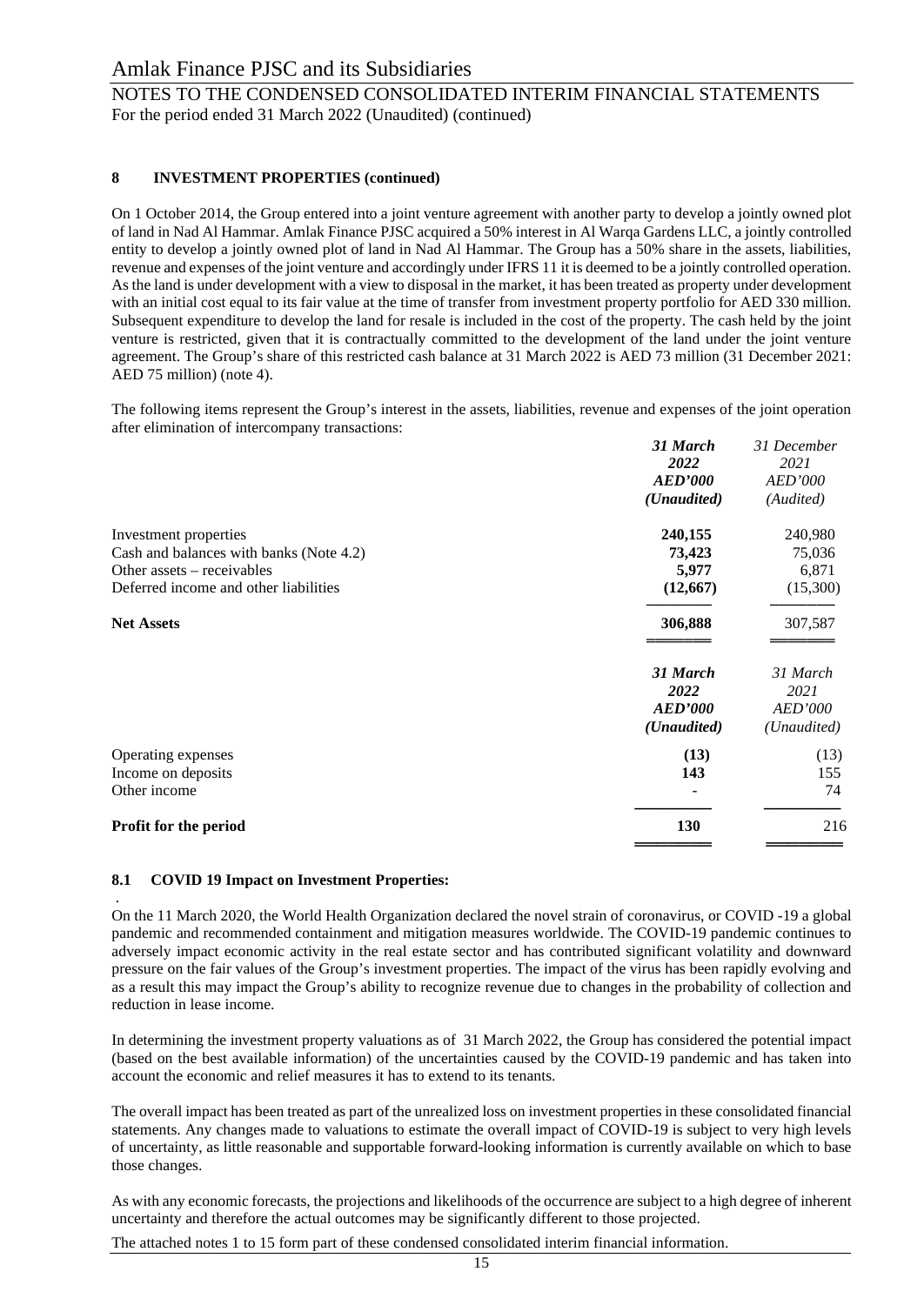NOTES TO THE CONDENSED CONSOLIDATED INTERIM FINANCIAL STATEMENTS For the period ended 31 March 2022 (Unaudited) (continued)

## **9 INVESTMENT IN AN ASSOCIATE**

|         |        | 31 March<br>2022                   | 31 December<br>2021                         |
|---------|--------|------------------------------------|---------------------------------------------|
| 2022    | 2021   | ( <i>Unaudited</i> )               | <b>AED'000</b><br>(Audited)                 |
| 18.35 % | 18.35% | 217,887                            | 212,799                                     |
|         |        | 31 March<br>2022<br><b>AED'000</b> | 31 December<br>2021<br>AED'000<br>(Audited) |
|         |        | 3,578,208<br>(2,390,813)           | 3,460,956<br>(2,300,185)                    |
|         |        | 1,187,395                          | 1,160,771                                   |
|         |        | 217,887                            | 212,799                                     |
|         |        | 66,977                             | 282,295                                     |
|         |        | 22,648                             | 104,661                                     |
|         |        | 5,088                              | 19,043                                      |
|         |        | Percentage holding                 | <b>AED'000</b><br>( <i>Unaudited</i> )      |

## **10 INVESTMENT DEPOSITS AND OTHER ISLAMIC FINANCING**

| <i>Frequency of</i><br><i>instalments</i> | Final instalment<br>date | Profit rate                                   | 31 March<br><b>2022</b><br>AED'000<br>( <i>Unaudited</i> ) | 31 December<br>2021<br><b>AED'000</b><br>(Audited) |
|-------------------------------------------|--------------------------|-----------------------------------------------|------------------------------------------------------------|----------------------------------------------------|
| Monthly                                   | 25 October 2026          | 2%                                            | 2,689,244                                                  | 2,771,763                                          |
|                                           |                          |                                               | 2,689,244<br>(255, 142)                                    | 2,771,763<br>(275, 729)                            |
|                                           |                          |                                               | 2,434,102                                                  | 2,496,034                                          |
|                                           |                          | Unamortised fair value adjustment (note 10.1) |                                                            |                                                    |

Investments deposits and other Islamic financing are secured against assignment and mortgages over the Group's investment properties located in UAE (note 8), assignment of insurance, pledge over bank accounts (note 4), assignment of rights to receive payments in connection with the Islamic financing and investing assets portfolio and corporate gurantees of the Group's subsidiaries. Securities offered would be held by a security agent on behalf of financiers.

#### **10.1 Unamortised fair value adjustment**

|                                            | 31 March             | 31 December    |
|--------------------------------------------|----------------------|----------------|
|                                            | <b>2022</b>          | 2021           |
|                                            | AED'000              | <i>AED'000</i> |
|                                            | ( <i>Unaudited</i> ) | (Audited)      |
| At 1 January                               | 275,729              | 417,041        |
| Amortisation charged for the period / year | (20, 587)            | (141,312)      |
|                                            | 255,142              | 275,729        |
|                                            |                      |                |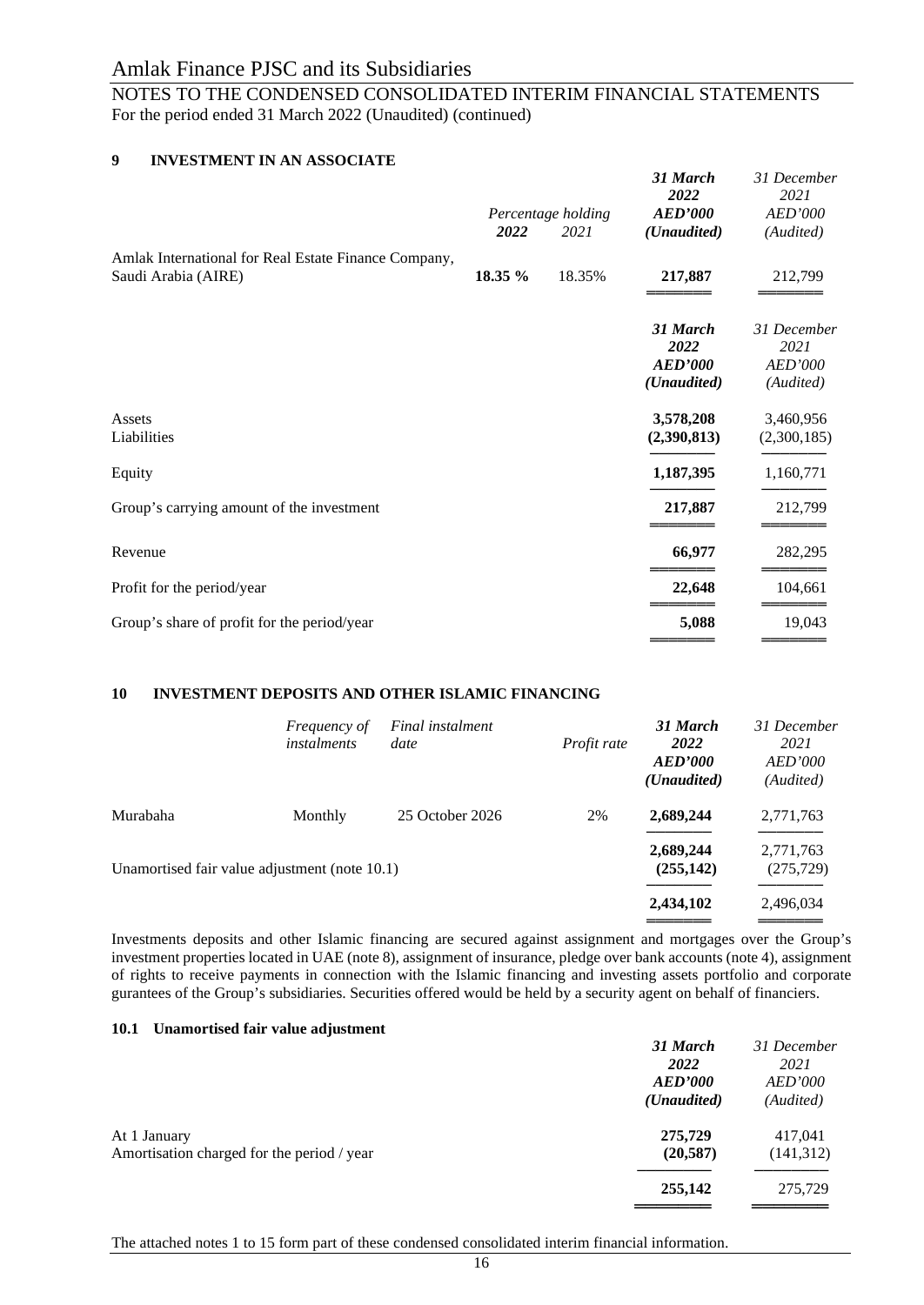NOTES TO THE CONDENSED CONSOLIDATED INTERIM FINANCIAL STATEMENTS For the period ended 31 March 2022 (Unaudited) (continued)

## **10 INVESTMENT DEPOSITS AND OTHER ISLAMIC FINANCING (continued)**

The nature of the Company's deposits was significantly changed due to the restructuring undertaken in 2014, resulting in a fixed obligation to be paid to the Commercial Financiers and Liquidity Support Providers. In accordance with IFRS, due to the substantial changes in the terms of the investment deposits through the restructuring, a fair valuation assessment of the restructured obligations was performed based on the net present value of the contracted cash flows. As at 25 November 2014, the restructured obligations were initially recognised at fair value in the statement of financial position giving rise to AED 911 million of fair value gain which was recorded in the consolidated statement of income.

In June 2020, the Company again undertook restructuring of deposits of Commercial financiers; the face value of the restructured fixed obligations at period end is AED 2,689 million (31 December 2021: AED 2,772 million). Upon revised restructuring, repayment behaviour was significantly changed resulting into scheduled and non scheduled instalment payments linked to sale of certain investment properties.

The fair value adjustment is calculated using the original effective profit rate of 4.89%. The cumulative value of fair value gain amortised till to 30 June 2020 was AED 627 million (31 December 2019: AED 584 million) giving a residual fair value gain of AED 284 million as at 30 June 2020 (31 December 2019: AED 328 million). However upon restructuring in 2020, this residual fair value gain as at 30 June 2020 was increased to AED 497 million which will be fully reversed out over the repayment period till October 2026, with a resulting charge to the consolidated statement of income each year.

The obligations are subsequently to be measured at amortised cost using the effective finance rate method.

Restructured investment deposits and other Islamic financing are secured against assignment and mortgage over the Group's investment properties located in UAE (note 8), assignment of insurances, pledge over bank accounts (note 4), assignment of rights to receive payments in connection with the Islamic financing and investing assets portfolio and corporate guarantees of the Group's subsidiaries. Securities offered would be held by a security agent on behalf of the financiers.

## **10.2 Debt Settlement**

Based on the revised CTA, the Group conducted debt settlement through cash during the period ended 31 March 2022 and a cash consideration of AED 33 million (31 March 2021: AED 29 million) was offered to financiers against settlement of their exposures and a financier settled it's exposure of AED 65 million (31 March 2021: AED 69 million) which included investment deposits of AED 51million (31 March 2021, AED 54 million), Mudaraba Instrument of AED 13.7 million (31 March 2021: AED 14 million) and profit in kind of AED 0.6 million.(31 March 2021: AED 0.5 million). As a result of this settlement, the Group has recorded a gain of AED 20.5 million (31 March 2021: AED 31 million) in statement of profit or loss after netting of amortization of fair value adjustment on restructuring amounting to AED 5 million (31 March 2021: AED 6 million) and recorded a gain of AED 6.7 million (31 March 2021: AED 8 million) related to Mudaraba instrument, in statement of changes in equity.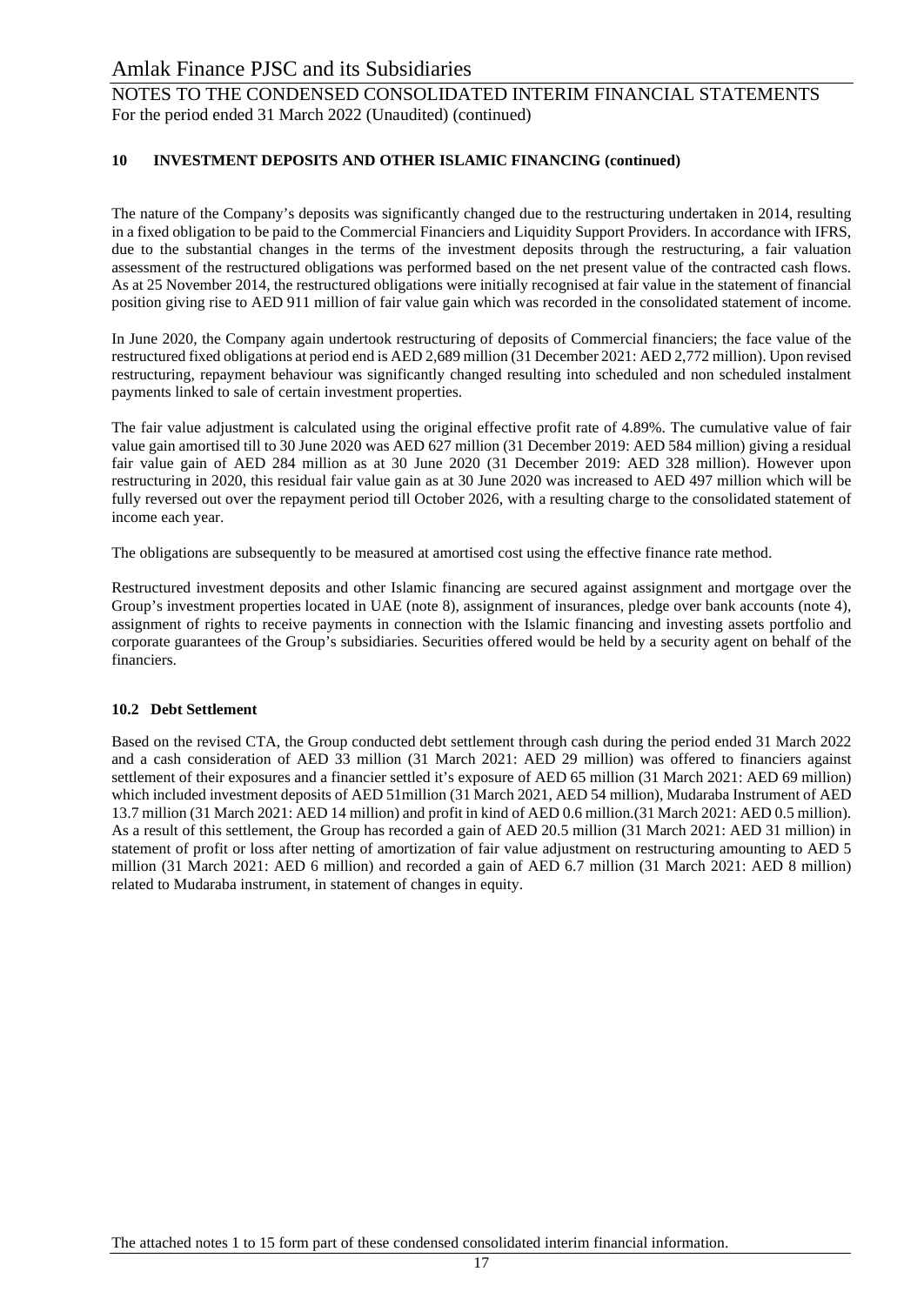## NOTES TO THE CONDENSED CONSOLIDATED INTERIM FINANCIAL STATEMENTS For the period ended 31 March 2022 (Unaudited) (continued)

#### **11 SEGMENTAL INFORMATION**

For management purposes, the Group is organised into three business segments, real estate finance (comprising of financing and investing activities), real estate investment (comprising of property transactions), corporate finance investment (comprising of corporate finance investment).

Management monitors the operating results of its business units for the purpose of making decisions about resource allocation and assessment of performance.

#### **Operating segments:**

The Group's revenues and expenses for each segment for the three months period ended 31 March are as follows:

#### *31 March 2022 (Unaudited):*

|                                                     | <b>Real Estate</b><br><b>Finance</b><br>AED'000 | <b>Real Estate</b><br><i>Investment</i><br>AED'000 | Corporate Finance<br><i>Investment</i><br><b>AED'000</b> | <b>Total</b><br><b>AED'000</b> |
|-----------------------------------------------------|-------------------------------------------------|----------------------------------------------------|----------------------------------------------------------|--------------------------------|
| Operating income $/$ (loss)                         | 63,881                                          | (6,048)                                            | 9,290                                                    | 67,123                         |
| Release of allowances for impairment                | 981                                             | 241                                                | (43)                                                     | 1,179                          |
| Amortisation of initial fair value gain on deposits | (5,570)                                         | (13,793)                                           | (1,224)                                                  | (20, 587)                      |
| Expenses (including allocated expenses)             | (11, 542)                                       | (3,261)                                            | (5,839)                                                  | (20, 642)                      |
| Share of results of an associate                    | ۰                                               |                                                    | 5,088                                                    | 5,088                          |
| Distribution to financiers/investors                | (9,199)                                         | (7, 470)                                           | (2,406)                                                  | (19,075)                       |
| Profit for the period                               | 38,551                                          | (30,331)                                           | 4,866                                                    | 13,086                         |

*March 2021 (Unaudited):*

|                                             | Real Estate<br>Finance<br>AED'000 | Real Estate<br><i>Investment</i><br>AED'000 | Corporate Finance<br><i>Investment</i><br>AED'000 | Total<br>AED'000 |
|---------------------------------------------|-----------------------------------|---------------------------------------------|---------------------------------------------------|------------------|
| Operating income                            | 76,049                            | 2,790                                       | 9,316                                             | 88,155           |
| Allowances for impairment                   | (6,874)                           | 21                                          | (588)                                             | (7, 441)         |
| Amortisation of fair value gain on deposits | (17, 132)                         | (13, 473)                                   | (1,255)                                           | (31,860)         |
| Expenses (including allocated expenses)     | (15,305)                          | (5,619)                                     | (2,869)                                           | (23,793)         |
| Share of results of an associate            |                                   |                                             | 4,574                                             | 4,574            |
| Distribution to financiers/investors        | (5,987)                           | (12,010)                                    | (5,257)                                           | (23, 254)        |
| Profit for the period                       | 30,751                            | (28,291)                                    | 3,921                                             | 6,381            |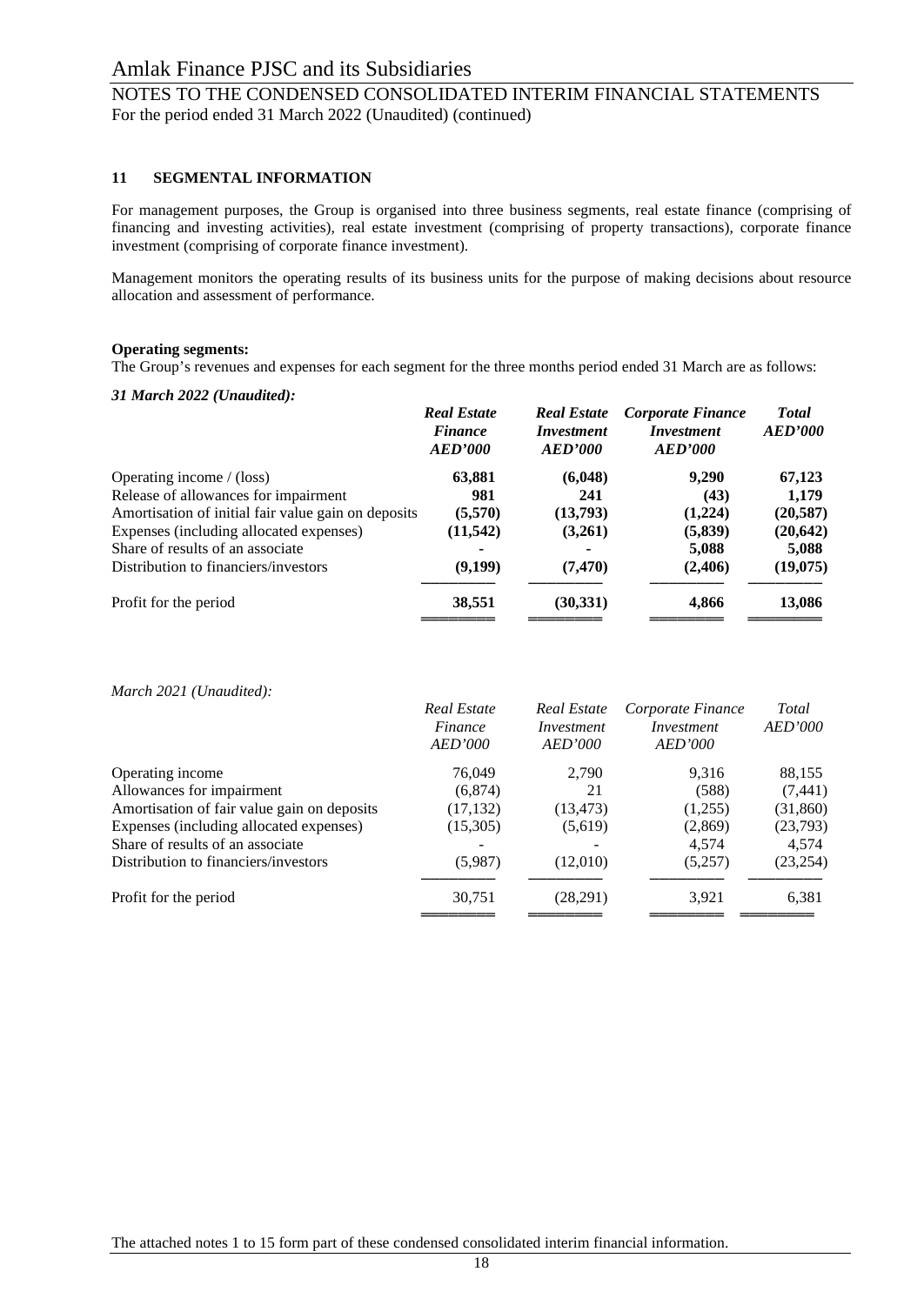## NOTES TO THE CONDENSED CONSOLIDATED INTERIM FINANCIAL STATEMENTS For the period ended 31 March 2022 (Unaudited) (continued)

## **11 SEGMENTAL INFORMATION (continued)**

## **Segment assets and liabilities:**

The following table presents segment assets and liabilities of the Group as at 31 March 2022 and 31 December 2021:

*31 March 2022 (Unaudited):*

|                             | <b>Real Estate</b><br><b>Finance</b><br>AED'000 | <b>Real Estate</b><br><i>Investment</i><br>AED'000 | Corporate Finance<br><i>Investment</i><br><b>AED'000</b> | <b>Total</b><br><b>AED'000</b> |
|-----------------------------|-------------------------------------------------|----------------------------------------------------|----------------------------------------------------------|--------------------------------|
| <b>Segment assets</b>       | 1,905,561                                       | 1,544,983                                          | 498,370                                                  | 3,948,914                      |
| <b>Segment liabilities</b>  | 2,522,925                                       | 30,761                                             | 237,195                                                  | 2,790,881                      |
| 31 December 2021 (Audited): | Real Estate<br>Finance<br>AED'000               | Real Estate<br>Investment<br>AED'000               | Corporate Finance<br>Investment<br>AED'000               | Total<br><b>AED'000</b>        |
| Segment assets              | 1,954,307                                       | 1,584,665                                          | 541,587                                                  | 4,080,559                      |
| Segment liabilities         | 2,584,438                                       | 32,686                                             | 280,740                                                  | 2,897,864                      |

## **12 RELATED PARTY TRANSACTIONS**

Related parties represent associated companies, major shareholders, directors and key management personnel of the Group, and entities controlled, jointly controlled or significantly influenced by such parties. The pricing policies and terms of these transactions are approved by the Group's management. Transactions with such related parties are made on substantially the same terms, as those prevailing at the same time for comparable transactions with external customers and parties:

Balances with related parties included in the consolidated statement of financial position are as follows:

## *31 March 2022 (Unaudited):*

| <b>Major</b><br><i>shareholders</i><br>AED'000 | <b>Directors</b><br>and senior<br><b>AED'000</b>        | <b>Other</b><br>related<br>parties<br><b>AED'000</b> | <b>Total</b><br><b>AED'000</b> |  |
|------------------------------------------------|---------------------------------------------------------|------------------------------------------------------|--------------------------------|--|
|                                                | 1,248                                                   |                                                      | 1,248                          |  |
| 41                                             |                                                         | 23                                                   | 166,102<br>65                  |  |
| <b>Major</b><br><b>AED'000</b>                 | <b>Directors</b><br>and senior<br>management<br>AED'000 | <b>Other</b><br>related<br>parties<br>AED'000        | <b>Total</b><br><b>AED'000</b> |  |
|                                                | 2,788                                                   |                                                      | 2,788                          |  |
| 42                                             |                                                         | 24                                                   | 168,072<br>66                  |  |
|                                                | 105,838<br>107,093                                      | management<br><i>shareholders</i>                    | 60,265<br>60,979               |  |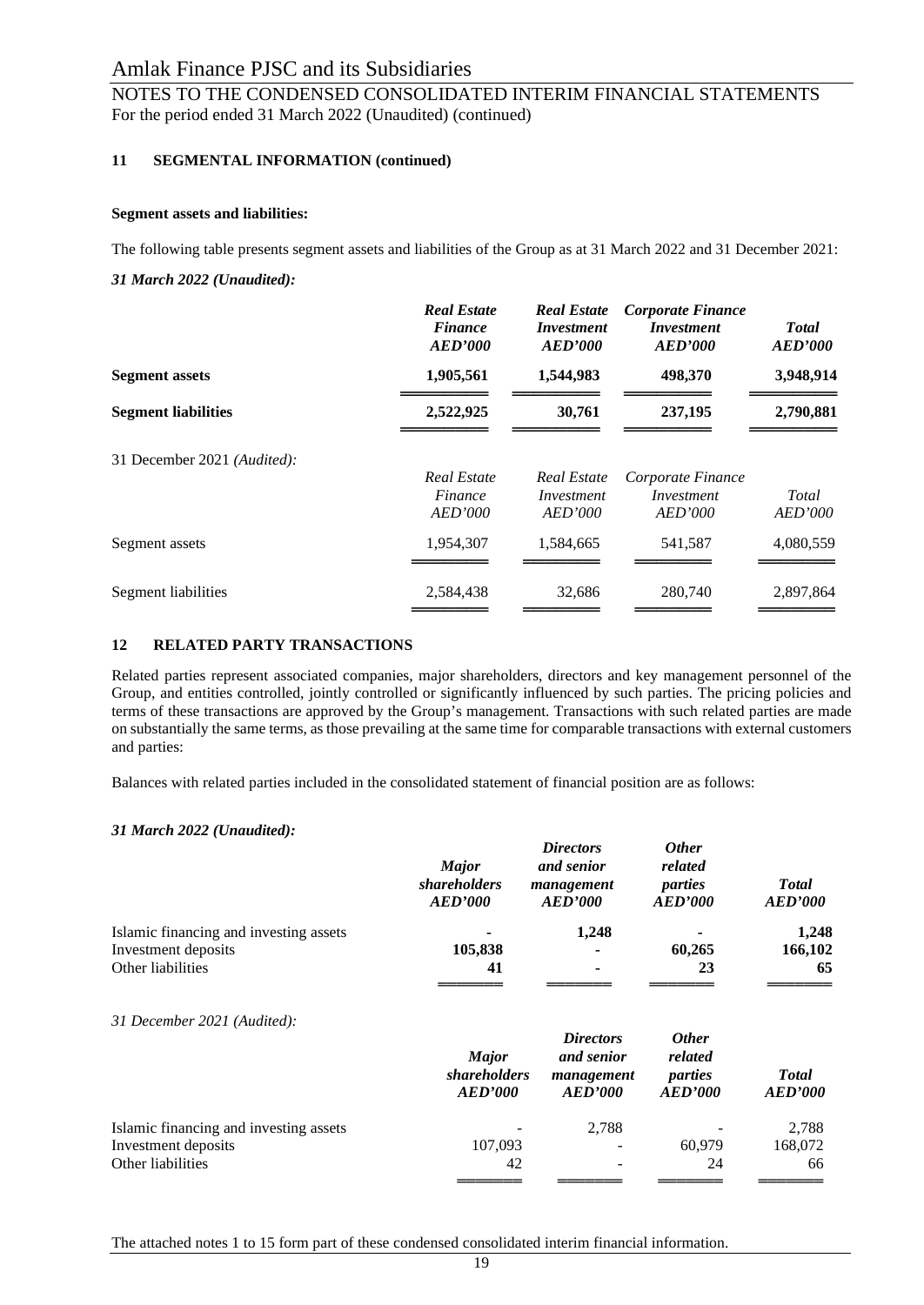NOTES TO THE CONDENSED CONSOLIDATED INTERIM FINANCIAL STATEMENTS For the period ended 31 March 2022 (Unaudited) (continued)

#### **12 RELATED PARTY TRANSACTIONS (continued)**

Transactions with related parties included in the statement of income are as follows:

#### *31 March 2022 (Unaudited)*

|                                                       | <b>Major</b><br><i>shareholders</i><br><b>AED'000</b> | <b>Directors</b><br>and senior<br>management<br><b>AED'000</b> | <i><b>Other</b></i><br>related<br>parties<br>AED'000 | <b>Total</b><br>AED'000 |  |
|-------------------------------------------------------|-------------------------------------------------------|----------------------------------------------------------------|------------------------------------------------------|-------------------------|--|
| Income from Islamic financing<br>and investing assets |                                                       | 11                                                             |                                                      | 11                      |  |
| Distribution to financiers / investors                | 533                                                   |                                                                | 303                                                  | 836                     |  |
| 31 March 2021 (Unaudited)                             |                                                       |                                                                |                                                      |                         |  |
|                                                       |                                                       | <i>Directors</i>                                               | <i>Other</i>                                         |                         |  |
|                                                       | Major                                                 | and senior                                                     | related                                              |                         |  |
|                                                       | shareholders<br>AED'000                               | management<br>AED'000                                          | parties<br>AED'000                                   | Total<br><b>AED'000</b> |  |
|                                                       |                                                       |                                                                |                                                      |                         |  |
| Income from Islamic financing                         |                                                       |                                                                |                                                      |                         |  |
| and investing assets                                  |                                                       | 9,304                                                          | 2,196                                                | 11,500                  |  |
| Distribution to financiers / investors                | 562                                                   |                                                                | 4,496                                                | 5,058                   |  |

#### **Compensation of key management personnel**

The compensation paid to key management personnel of the Group is as follows:

|                             | 31 March<br>2022                       | 31 March<br>2021              |
|-----------------------------|----------------------------------------|-------------------------------|
|                             | <b>AED'000</b><br>( <i>Unaudited</i> ) | <b>AED'000</b><br>(Unaudited) |
| Salaries and other benefits | 3,039                                  | 2,500                         |
|                             | 3,039                                  | 2,500                         |

## **13 COMMITMENTS AND CONTINGENCIES**

#### *Commitments*

|                                              | <b>Notes</b> | 31 March<br><b>2022</b><br><b>AED'000</b><br>(Unaudited) | 31 December<br>2021<br><i>AED'000</i><br>(Audited) |
|----------------------------------------------|--------------|----------------------------------------------------------|----------------------------------------------------|
| Irrevocable commitments to advance financing | 13.1         | 92,086                                                   | 96,038                                             |
|                                              |              | 92,086                                                   | 96,038                                             |

13.1 Credit-related commitments include commitments to extend facilities designed to meet the requirements of the Group's customers. Commitments generally have fixed expiration dates, or other termination clauses, and normally require the payment of a fee. Since commitments may expire without being drawn upon, the total contract amounts do not necessarily represent future cash requirements.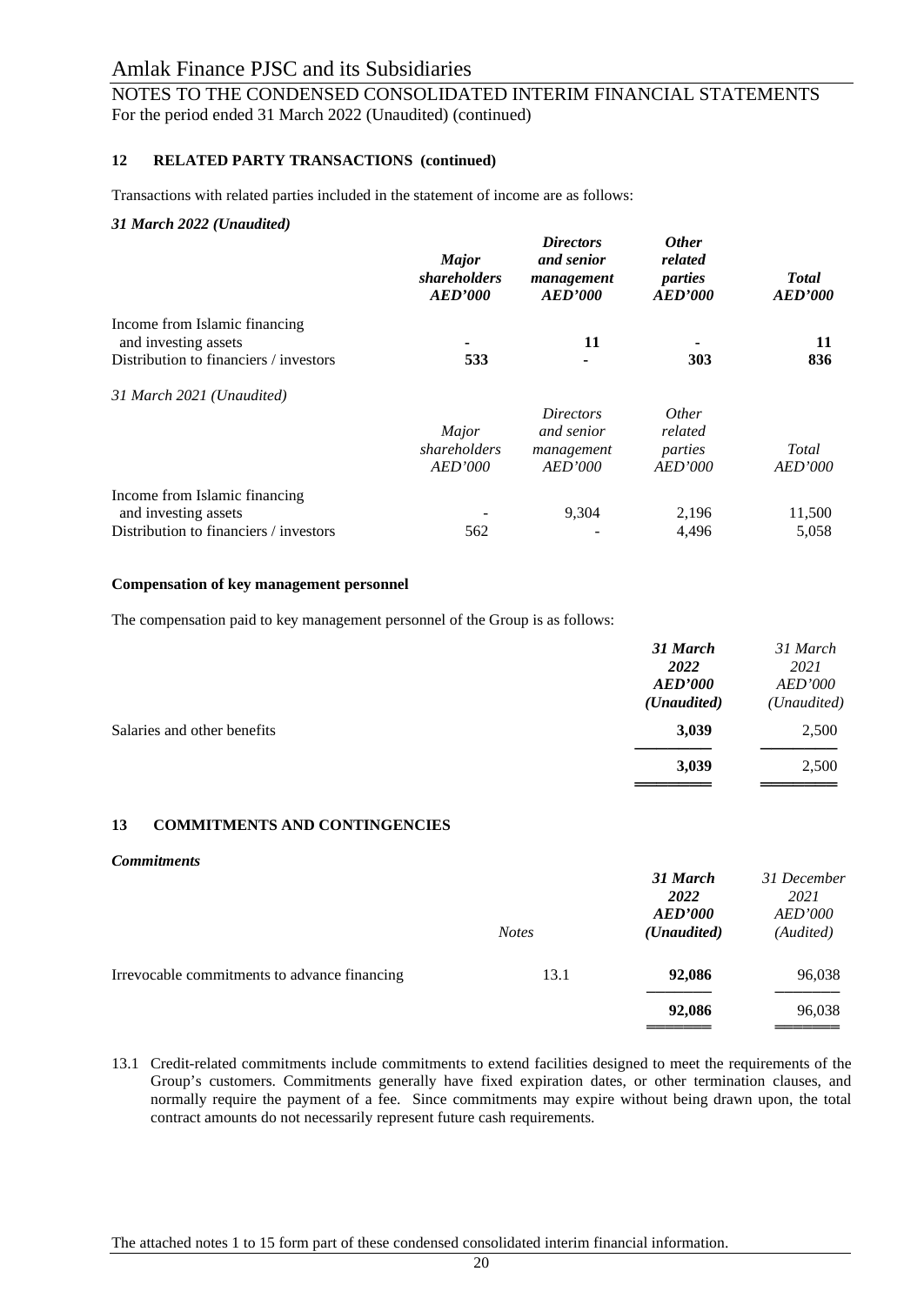NOTES TO THE CONDENSED CONSOLIDATED INTERIM FINANCIAL STATEMENTS For the period ended 31 March 2022 (Unaudited) (continued)

## **13 COMMITMENTS AND CONTINGENCIES (continued)**

## *Contingencies*

- a) The Group is engaged in certain litigation proceedings in the United Arab Emirates, involving claims by and against it, mainly in respect of certain sale and financing transactions. The Group is defending these cases and, based on legal counsel advice received, believes it is less than probable that such actions taken by counter parties would succeed, except for cases against which a provision of AED 23.5 million (2021: AED 23 million) has been made.
- b) As at 31 March 2022, the Group had a contingent liability for proposed Directors' remuneration of AED 0.7 million (2021: AED 3 million). Directors' remuneration, which is governed by UAE Federal Law No (2) of 2015 (as amended) of AED 0.7 million was approved at Annual General Meeting (AGM) on 19 April 2022.

## **14 COVID-19 AND EXPECTED CREDIT LOSS (ECL)**

The existence of novel coronavirus (Covid-19) was confirmed in early 2020 and has spread globally, causing disruptions to businesses and economic activity. In response, governments and central banks have launched economic support and relief measures (including payment reliefs) to minimize the impact on individuals and corporates.

The COVID relief that was extended to eligible customers during 2020 ended in August 2021.

## **Identifying whether a significant increase in credit risk (SICR) has occurred for IFRS 9**

Under IFRS 9, loans are required to be moved from Stage 1 to Stage 2 if and only if they have been the subject of a SICR since origination. A SICR occurs when there has been a significant increase in the risk of a default occurring over the expected life of a financial instrument.

The Group continues to assess borrowers for other indicators of unlikeliness to pay, taking into consideration the underlying cause of any financial difficulty and whether it is likely to be temporary as a result of Covid-19 or longer term.

The impact of Covid-19 crisis continues to filter through into the real economy. In view of this, the Group has taken a proactive approach and on an ongoing basis for all customers, the Group continues to consider the severity and extent of potential Covid-19 impact on economic sectors and outlook, cash flow, financial strength, agility and change in risk profile along with the past track record and ongoing adaptation. Accordingly, all staging and grouping decisions are subject to regular review to ensure these reflect an accurate view of the Group's assessment of the customers' creditworthiness, staging and grouping as of the reporting date.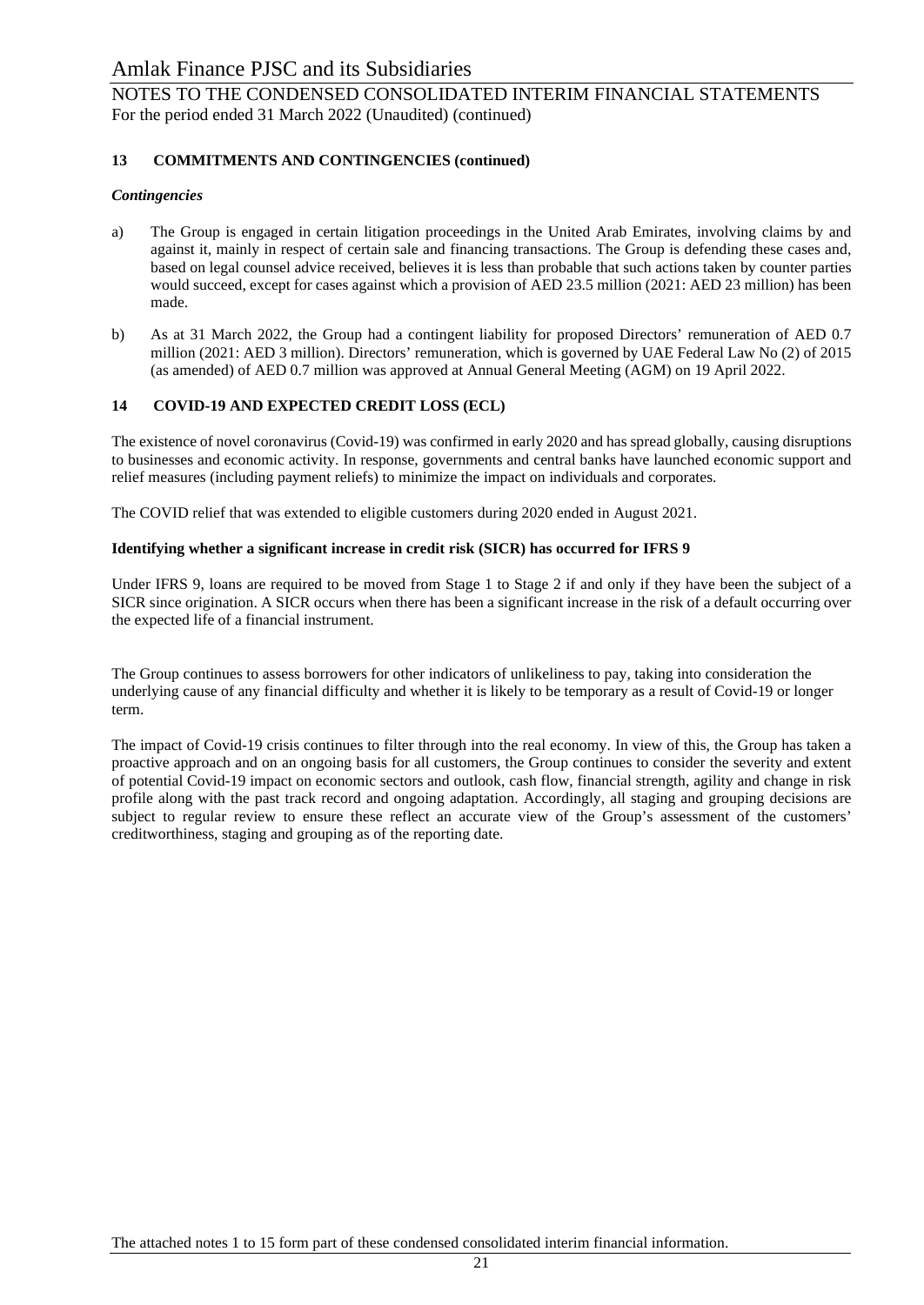## NOTES TO THE INTERIM CONSOLIDATED FINANCIAL STATEMENTS

For the period ended 31 March 2021 (Unaudited) (continued)

## **15 MATURITY ANALYSIS OF ASSETS AND LIABILITIES**

The maturity analysis of assets, liabilities and off balance sheet items is analysed according to when they are expected to be recovered, settled or sold. The values presented in this table include the impact of fair value adjustment as per the statement of financial position and excludes profit not yet due at the period end.

| At 31 March 2022 (Unaudited)                    |                                                | Up to 1 year                              |                                           |                                                       |                                        |                                          |                                             |                                |
|-------------------------------------------------|------------------------------------------------|-------------------------------------------|-------------------------------------------|-------------------------------------------------------|----------------------------------------|------------------------------------------|---------------------------------------------|--------------------------------|
|                                                 | <b>Less than</b><br>3 months<br><b>AED'000</b> | 3 months<br>to 6 months<br><b>AED'000</b> | 6 months<br>to $1$ year<br><b>AED'000</b> | <b>Total</b><br>$up$ to<br>$1$ year<br><b>AED'000</b> | 1 year to<br>5 years<br><b>AED'000</b> | <b>Over</b><br>5 years<br><b>AED'000</b> | Items with<br>no maturity<br><b>AED'000</b> | <b>Total</b><br><b>AED'000</b> |
| <b>Assets</b>                                   |                                                |                                           |                                           |                                                       |                                        |                                          |                                             |                                |
| Cash and balances with banks                    | 84,959                                         |                                           |                                           | 84,959                                                | 73,424                                 |                                          | 35,000                                      | 193,383                        |
| Islamic financing and investing assets          | 481,899                                        | 72,717                                    | 89,249                                    | 643,865                                               | 363,742                                | 927,850                                  |                                             | 1,935,457                      |
| Investment securities                           |                                                | 7,660                                     |                                           | 7,660                                                 |                                        |                                          |                                             | 7,660                          |
| Investment properties                           | 6,945                                          | 184,412                                   | 158,129                                   | 349,486                                               | 1,188,612                              |                                          |                                             | 1,538,098                      |
| Investments in an associate                     |                                                |                                           |                                           |                                                       | 217,887                                |                                          |                                             | 217,887                        |
| Other assets                                    | 9,237                                          | 1,083                                     | 23,814                                    | 34,134                                                | 10,502                                 |                                          |                                             | 44,636                         |
| Furniture, fixture and office equipment         |                                                |                                           |                                           |                                                       |                                        |                                          | 11,793                                      | 11,793                         |
| <b>Total assets</b>                             | 583,040                                        | 265,872                                   | 271,192                                   | 1,120,104                                             | 1,854,167                              | 927,850                                  | 46,793                                      | 3,948,914                      |
| <b>Liabilities</b>                              |                                                |                                           |                                           |                                                       |                                        |                                          |                                             |                                |
| Investment deposits and other Islamic financing | 29,412                                         | 35,276                                    | 76,967                                    | 141,655                                               | 2,292,447                              |                                          |                                             | 2,434,102                      |
| Term Islamic financing                          | 9,460                                          | 8,763                                     | 17,219                                    | 35,442                                                | 83,405                                 | 114,801                                  |                                             | 233,648                        |
| Employees' end of service benefits              |                                                |                                           |                                           |                                                       |                                        |                                          | 3,773                                       | 3,773                          |
| Other liabilities                               | 32,806                                         | 7,584                                     | 45,988                                    | 86,378                                                | 28,962                                 |                                          | 4,018                                       | 119,358                        |
| <b>Total liabilities</b>                        | 71,678                                         | 51,623                                    | 140,174                                   | 263,475                                               | 2,404,814                              | 114,801                                  | 7,791                                       | 2,790,881                      |
| <b>Commitments</b>                              | 86                                             |                                           | 7,000                                     | 7,086                                                 | 85,000                                 |                                          |                                             | 92,086                         |
| Net liquidity gap                               | 511,276                                        | 214,249                                   | 124,018                                   | 849,543                                               | (635, 647)                             | 813,050                                  | 39,002                                      | 1,065,948                      |
| Cumulative net liquidity gap                    | 511,276                                        | 725,525                                   | 849,543                                   | 849,543                                               | 213,896                                | 1,026,946                                | 1,065,948                                   | 1,065,948                      |
|                                                 |                                                |                                           |                                           |                                                       |                                        |                                          |                                             |                                |